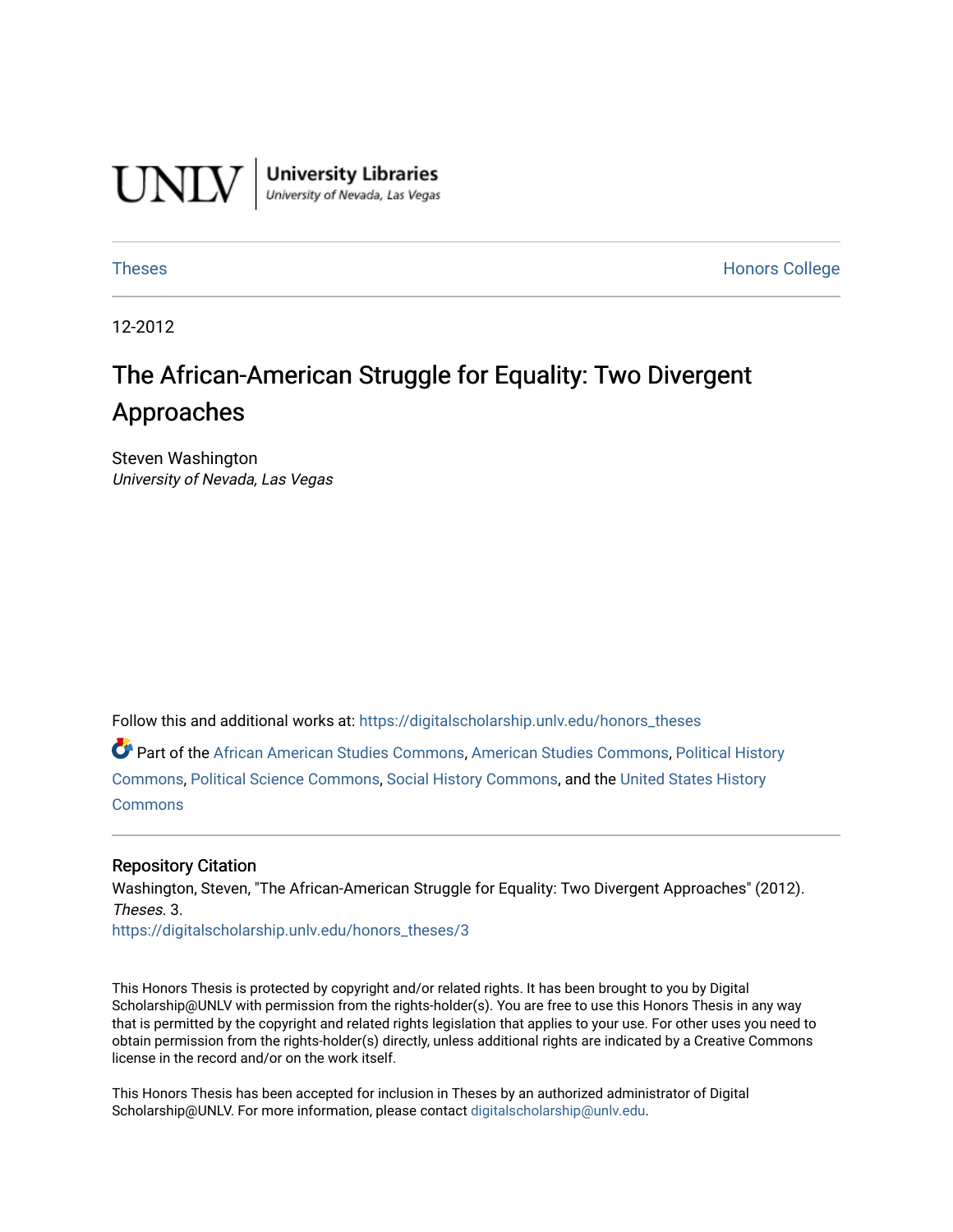# THE AFRICAN-AMERICAN STRUGGLE FOR EQUALITY:

# TWO DIVERGENT APPROACHES

by

Steven Washington

A thesis submitted in partial fulfillment of the requirements for Departmental Honors

> **Bachelor of Arts Political Science College of Liberal Arts**

**University of Nevada, Las Vegas December 2012**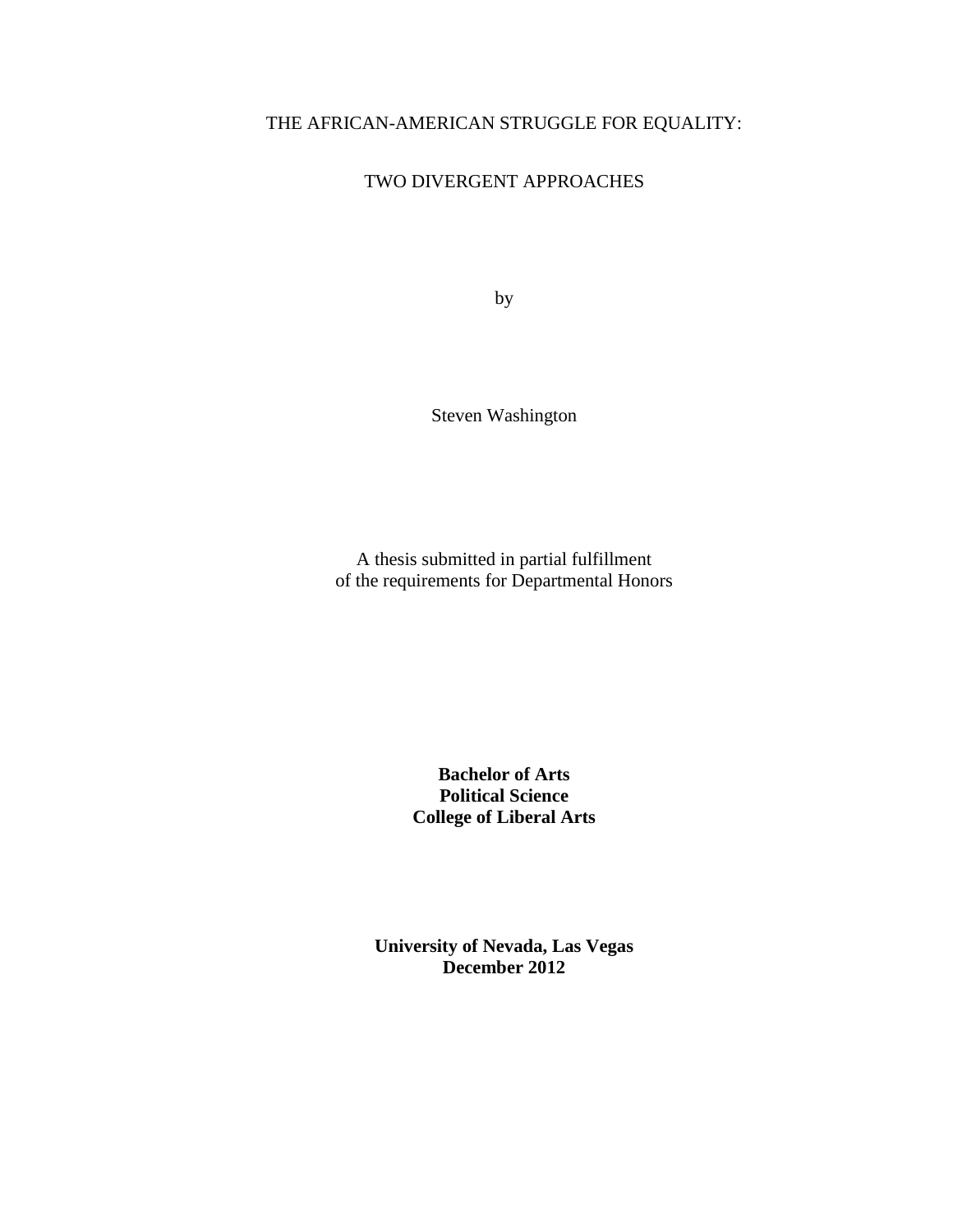## ABSTRACT

This paper focuses on two leaders and how their divergent strategies for one goal led to them working together without actively coordinating their efforts. The research conducted in the paper is based primarily on the writings of Booker T. Washington and W. E. B. Du Bois. It examines their upbringing and their views on education, labor and voting rights.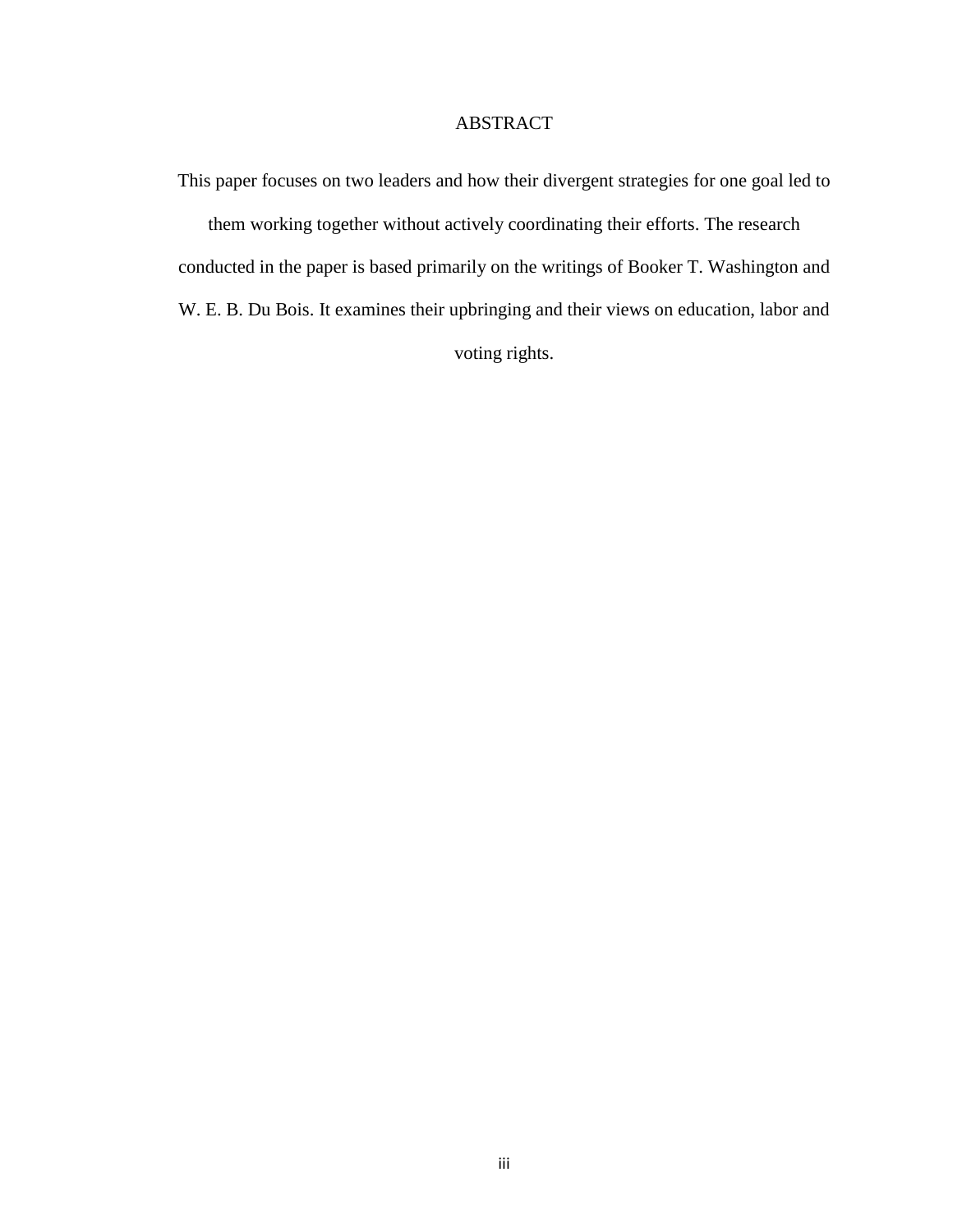# **TABLE OF CONTENTS**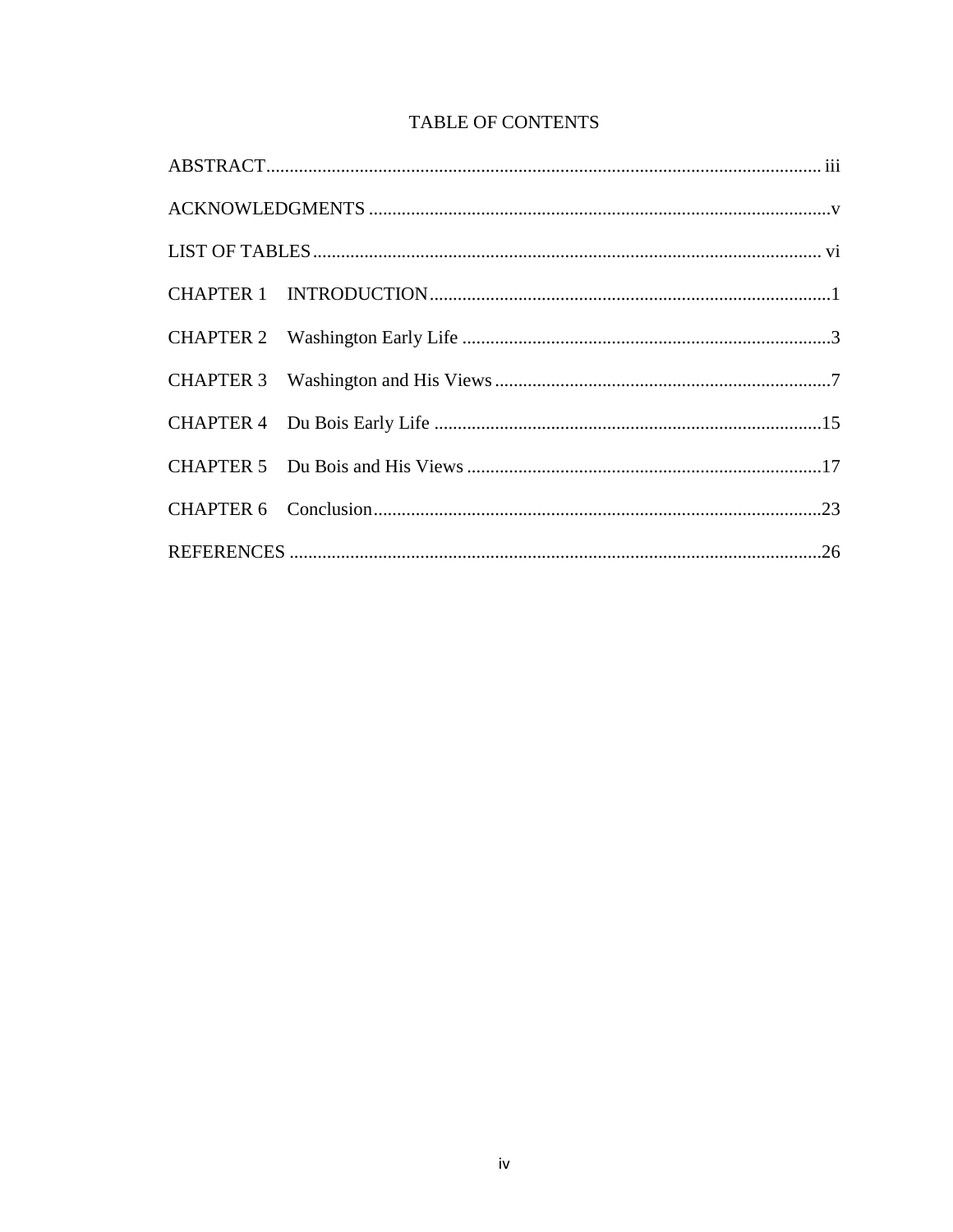## ACKNOWLEDGEMENTS

I would like to thank my committee for their time and commitment spent helping me to formulate this thesis. Dr. David Fott, thank you for always making yourself available to answer my questions and help me think things through. Dr. Marta Meana, thank you for figuring this process out along with me and for your honesty. Dr. Rainier Spencer and Dr. Vincent Perez, thank you for your advice and critiques to help make this project what it has become. Thanks to my family and friends for your understanding and consideration throughout this process. To all of you, your efforts have been greatly appreciated.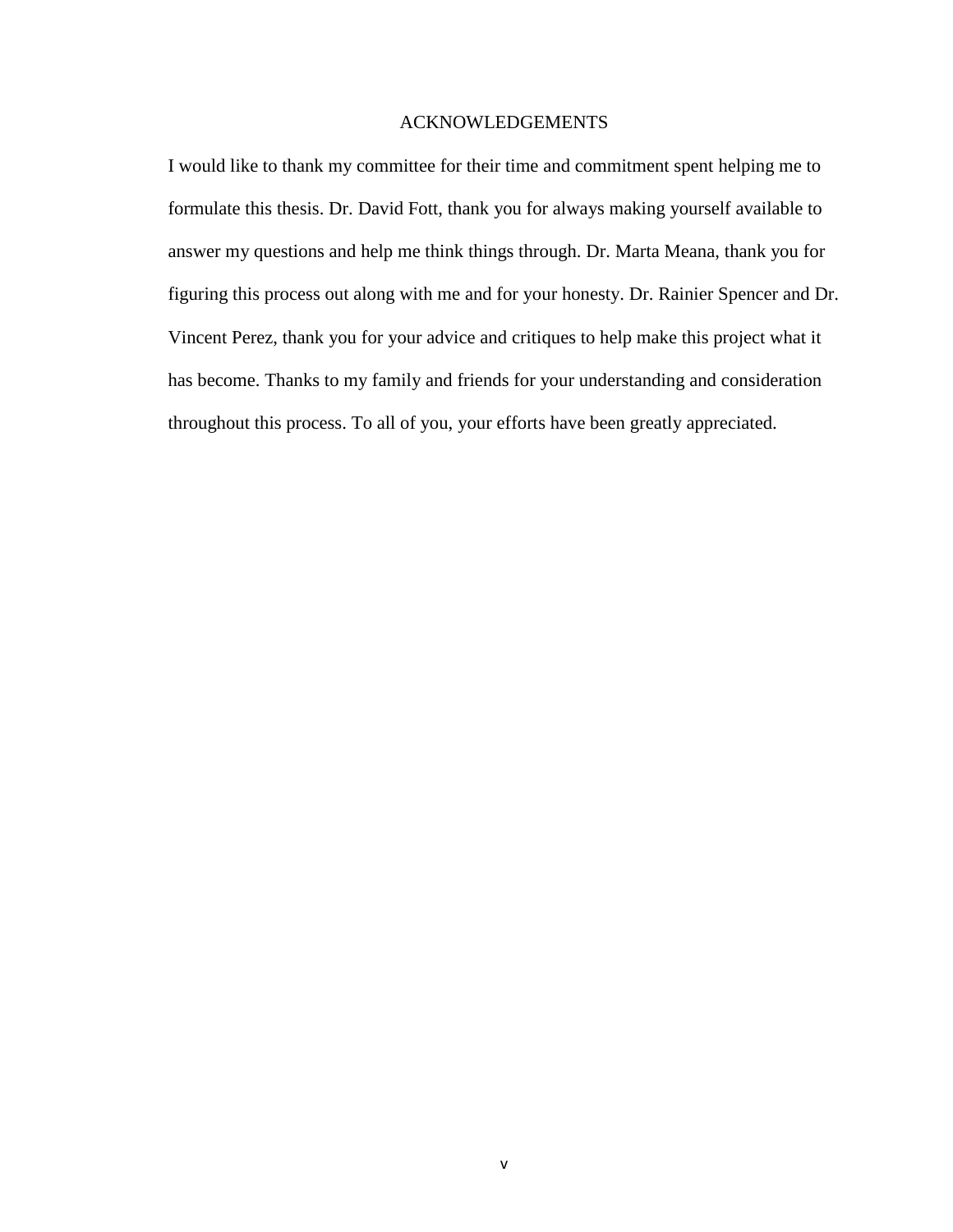## CHAPTER 1

Slavery's end brought African Americans toward an equal playing field, especially with the help of the Civil War Amendments, which ended slavery (through the Thirteenth Amendment), ensured citizenship (with the Fourteenth Amendment), and gave suffrage (with the Fifteenth Amendment). Or at least that is what was supposed to happen. But as history tells us-- it did not happen.

With the end of slavery, one of the nation's darkest faults, a whole race of people became displaced. Some would actually argue that African Americans had not been displaced since they still occupied the same space at the bottom that they had occupied while slavery was thriving. At any rate, African Americans, the newest class of "citizens" to the United States, lacked the status and quality of citizenship others had.

After the end of slavery, a new social context emerged known as the Jim Crow Era. The Jim Crow Era restricted blacks in what they could do, even though there may have been constitutional rights protecting them. Jim Crow Laws, as they are sometimes referred to, are not laws at all. Rather they are customs which at the time segregated blacks and whites. Blacks were not permitted to drink from the same water fountains as whites, nor were they permitted to attend the same schools. For blacks, voting was different than it was for whites. Unlike whites, blacks had to pass tests in order to be able to vote. Many knew these practices were wrong, but few stepped up to do anything to change them.

A meager number of people came to the forefront to advocate the rights of African Americans. Two men in particular stepped up to the table to lead their race to the same platform that other US citizens sat on: Booker T. Washington, a former slave, and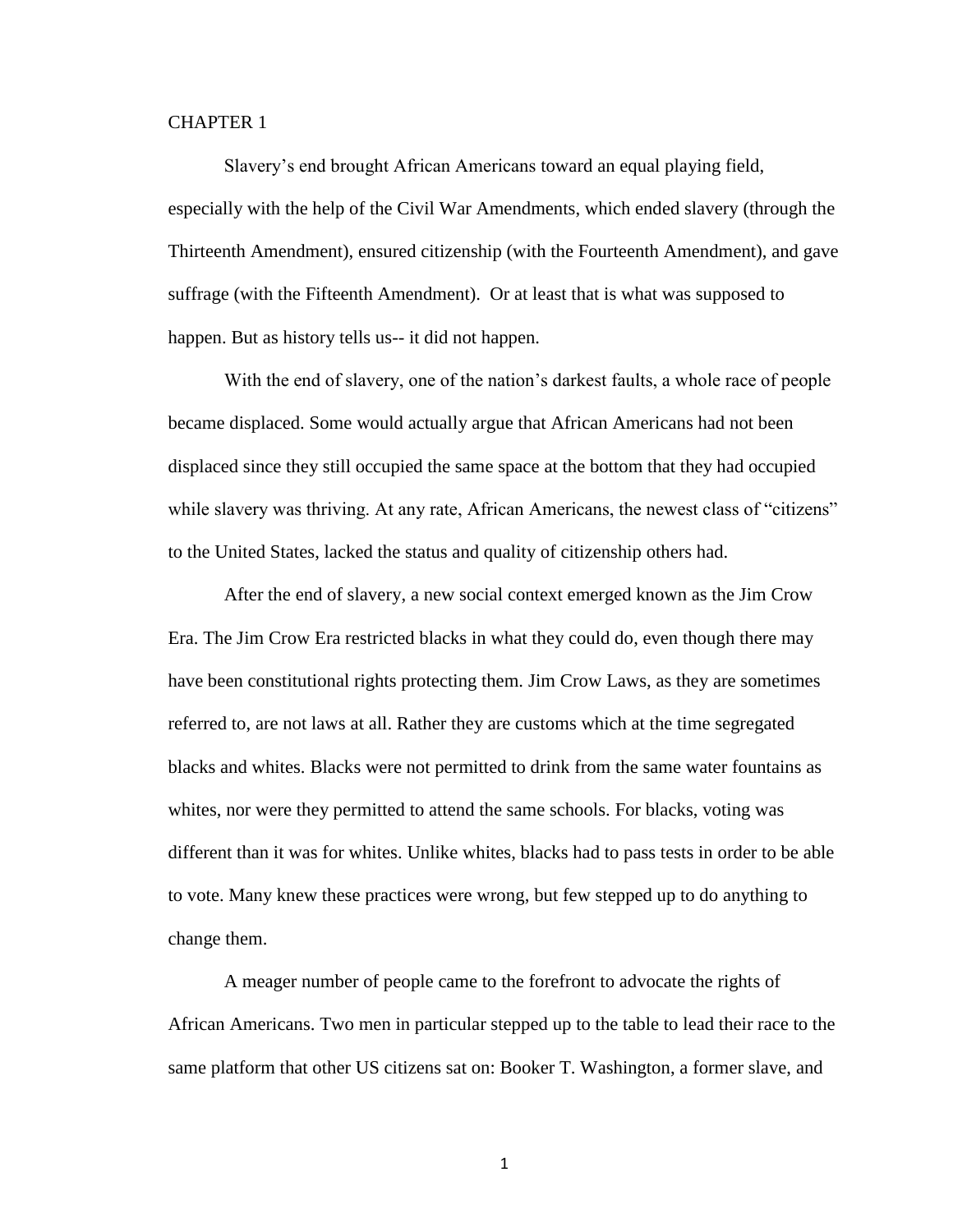W. E. B. Du Bois. These two men articulated two views, which at the time were very different. These views left people divided as to what was the preferable approach. Although there is not always a right or wrong approach in these types of matters, these two men advocated two diametrically opposed views, except perhaps in their emphasis on the importance of education and the right to vote as a means to achieving equality. The approaches that these men took seem to stem from their early childhood, as well as other events that took place in their lives.

In short, this study will analyze primary sources in combination with secondary sources to ascertain their similarities and differences. This paper asks: What exactly were the goals of each individual? What did they absolutely disagree on? What did they agree on? What things, if any, did one address and the other completely avoid discussing? This paper also investigates how they were affected by unequal treatment and how that may have changed how they approached the problem. And importantly, this paper will examine why it is that they did not work in conjunction with each other, but rather took different approaches.

What is uncovered is that Washington comes across as more practical and for he receives a lot of criticism for this. Much of the criticism Washington receives comes about because he is being judged without consideration of the social context at the time. Du Bois, who was radical in some ways, helped to further Washington's program, though not purposely.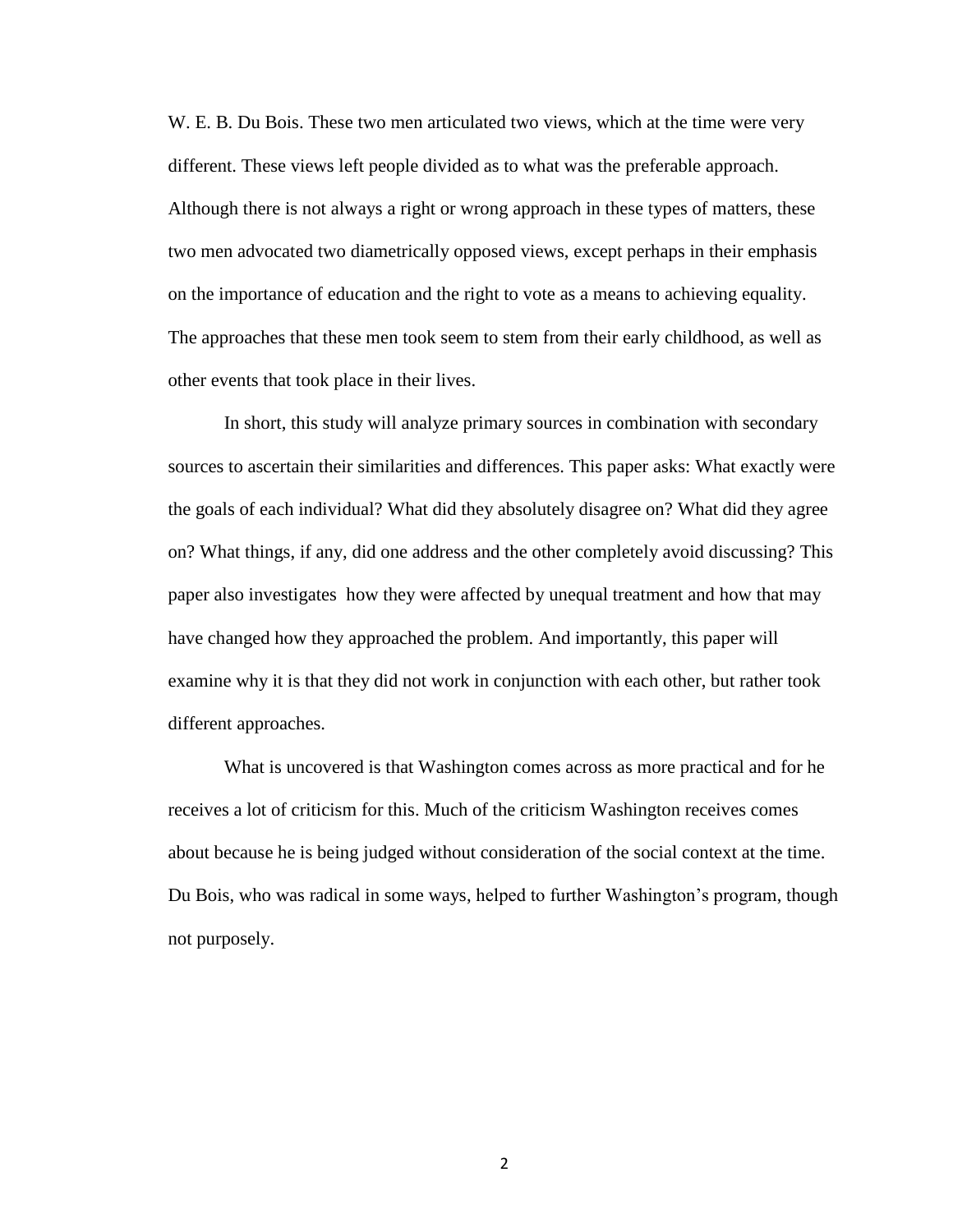#### CHAPTER 2

Booker T. Washington was born a slave in Franklin County, Virginia. The exact date of Washington's birth is not known because records of slaves' births were not kept. Thanks to the autobiography, which Washington entitled *Up From Slavery*, we have a good understanding of what the conditions were like for Washington and others similarly situated. There is, however, some controversy as to whether or not he was completely honest in his writings. One does recognize that the biography is told through his perspective. That said, this charge is not made on factual grounds but rather on whether or not he made some conditions sound less gruesome than they really were. This effort to play down facts was interpreted by some as a way of appealing to whites.

What is known of Washington's early life is that he lived with his mother Jane, his brother John, and his sister Amanda on the slave plantation. Little is known about Washington's father. It is believed that his father was a white man, possibly one of his mother's former masters. Parents who were slaves lacked time to devote to the proper upbringing of their children. Because slaves could not read, parents did not have the means to educate their children in anything other than labor. As a child, Washington had the chore of carrying schoolbooks for the young mistress. "The picture of several dozen boys and girls in a schoolroom engaged in study made a deep impression upon me, and I had the feeling that to get into a schoolhouse and study in this way would be about the same as getting into paradise" (Washington, 1978). This image lit a fire within Washington that lasted the rest of his life.

Fortunately for Washington, he did not live all of his life as a slave. In fact, Washington was nine years of age when he and his family were emancipated from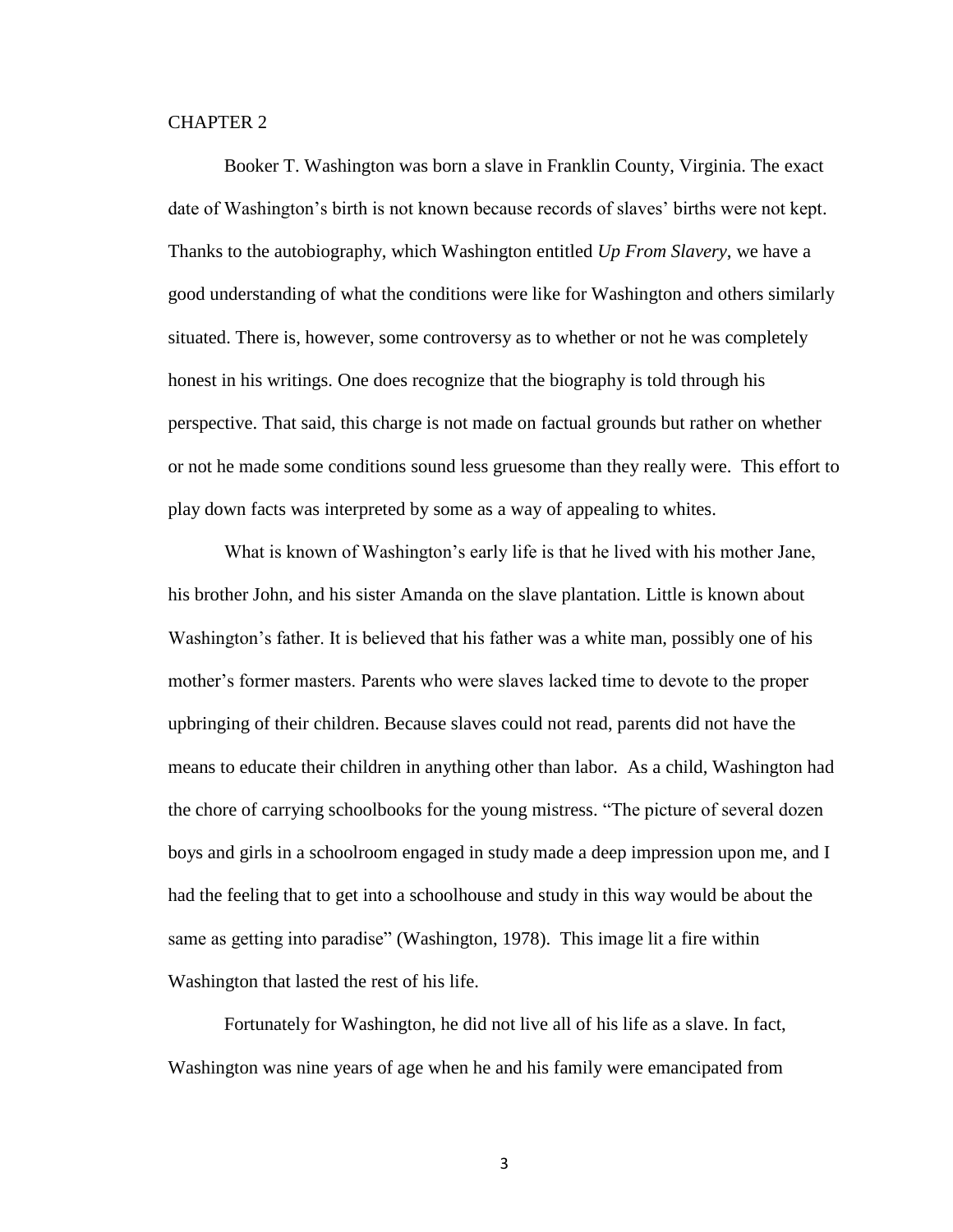slavery (Washington, 1978, p. 2). They moved out from the master's plot and found their own residence. Although Washington and his family were free, some aspects of life, such as housing, were no better than under slavery because, when slavery ended, former slaves were released with no means of providing for themselves. This hindrance left many African Americans to some degree as slaves-- perhaps not legally, but socially.

Washington's early childhood was marked by a culture of work. From the time that he was a slave and even afterwards, he worked ardently. In fact Washington and his brother John were made to work with their stepfather to help produce more wealth for the family. Washington's stepfather was employed in the salt mines. His job was to scoop out salt and put it in a barrel. After filling the barrel they would place a lid on it and stamp it with the number 18, which was assigned to his stepfather. Because the workers were paid by the barrel, it was easier for the family to earn more money if the two children helped to fill the barrels. It was at the salt mine that Washington learned the first and only number prior to entering school.

The desire to attend school sprang up again as Washington found out about the classes that were being conducted at the local schoolhouse. Washington was persistent about begging his parents for both educational material and the chance to go to school. Like most African Americans at that time, his family was simply working to survive. However, the family made sacrifices. Washington's mother knew how much he wanted to obtain an education but, she also knew the realities of their socioeconomic status. His mother worked hard so that she could furnish him with a spelling book (Washington, 1978, p. 27). Washington was never sure just how she was able to provide the book for him.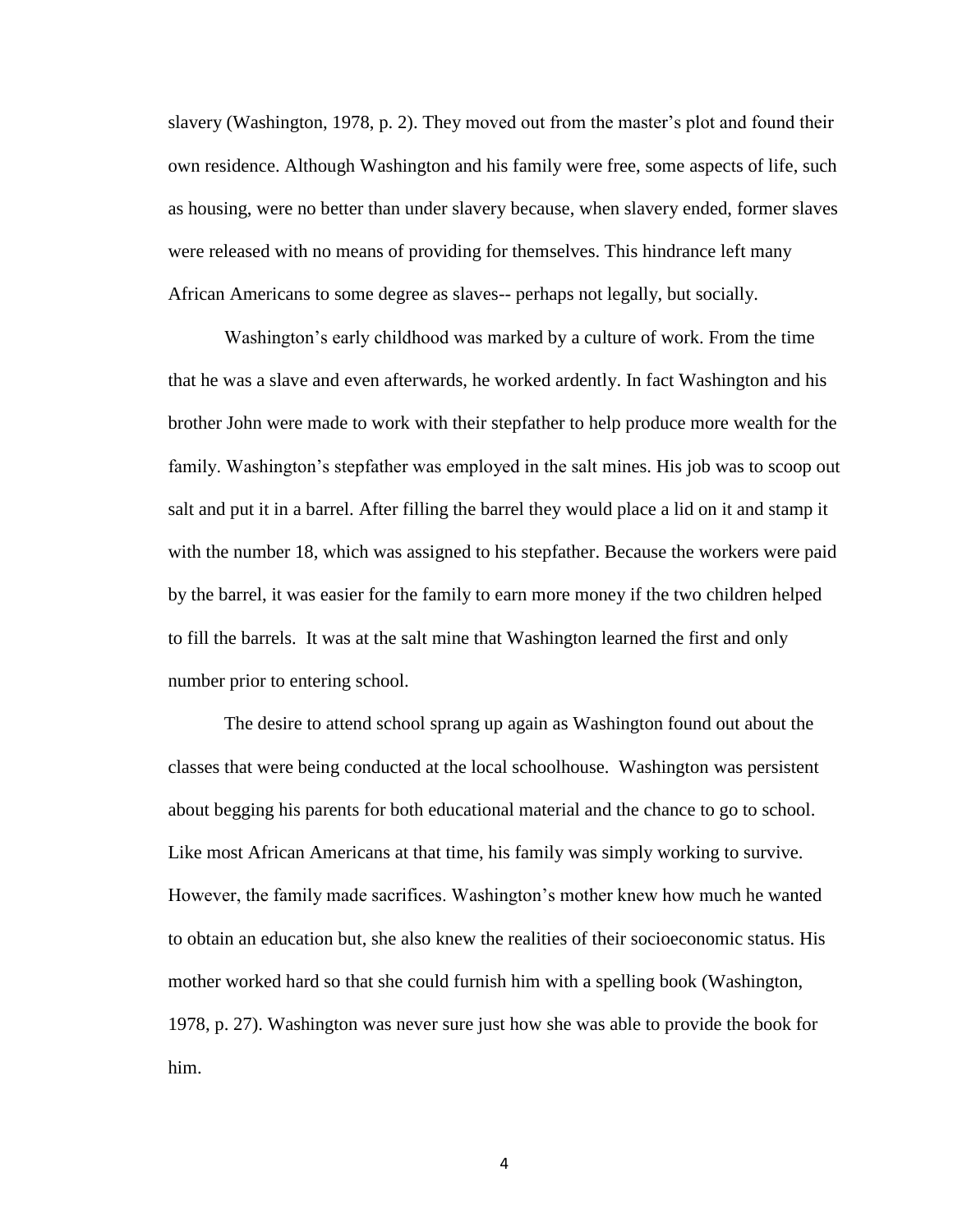Booker T. Washington, the T standing for Taliaferro, was born simply Booker Taliaferro. However, through much of Washington's upbringing, he had no knowledge of the fact that his name included Taliaferro (Washington, 1978, pp. 34-35). He was simply Booker. In fact, it was not until he first went to school that he adopted Washington, which was his stepfather's first name, because he wanted to be more like the other students who had both first and last names. (Moore, 2003, p. 15). In *Up From Slavery,*  Washington points out that many African Americans at that time attached middle initials to their names. These initials did not represent a name but rather a sense of freedom. Many referred to them as their entitlements (Washington, 1978, p. 23). Although he gained in some sense a full name, Washington did not gain a sense of fulfillment from his education, largely because his attendance was irregular. Eventually he stopped attending school altogether.

While working at a coalmine, Washington came to learn about Hampton Institute. The thing about Hampton that interested Washington was that students could go to school and work off the price of attendance, all the while learning a valuable trade. Washington made it his mission to get to that school. Working in the coalmine was tiring, dangerous, and extremely dirty. Washington hated being dirty, and working at the mine required a great of effort to get clean. When the opportunity came for Washington to get out of the mine, he jumped at it.

The opportunity came for Washington to work in a house for a lady by the name of Mrs. Viola Ruffner. He described her as one of the strictest employers he knew. Still, Washington felt it was better than being in the coalmines. While working with Mrs. Ruffner, Washington learned to be meticulous about cleaning. He later found that this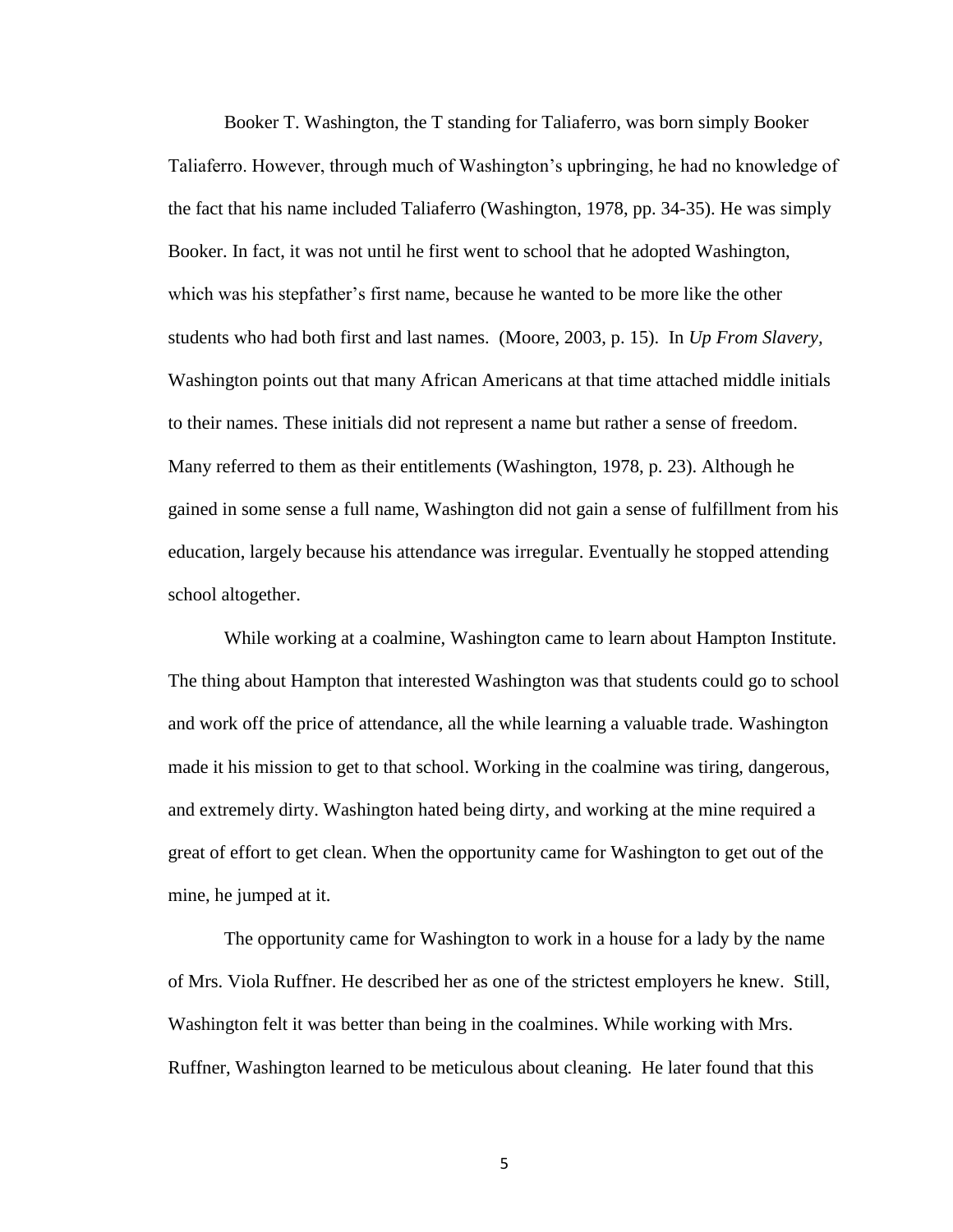would serve to his advantage. When he arrived at Hampton, Washington was in a sense waitlisted. The registrar at first was unsure as to whether or not she wanted to admit him to the institution. Finally, she gave Washington what he understood to be a test. She asked him to sweep the quarters. He felt if his methods of cleaning were up to the standards of Mrs. Ruffner, then he could please anyone (Washington, 1978, pp. 51-3). Thus, by effectively sweeping the room he gained his admission into Hampton Institute, passing what is arguably the most important exam of his educational career.

Washington noticed from an early age that there was a degree of inequality amongst the races. Early on, his early acknowledgement of prejudice led to a degree of envy. Washington envied whites, particularly for the education which they could receive, both when he was in slavery and when he had been freed (Washington, 1978, p. 39). Eventually, Washington figured that jealousy and resentment would not serve to his benefit and that to move beyond his current state he must make use of those opportunities which were available to him.

Education at Hampton emphasized not only subjects such as English and math but also practical skills. School was scheduled in such a way that every hour of Washington's day was occupied by study or work (Washington, 1978, p. 61). By day Washington attended class and by night he worked to tidy the college.

Much of Booker T. Washington's early life likely influenced the way in which he handled most of the problems that would arise in regards to racial equality for the African American race.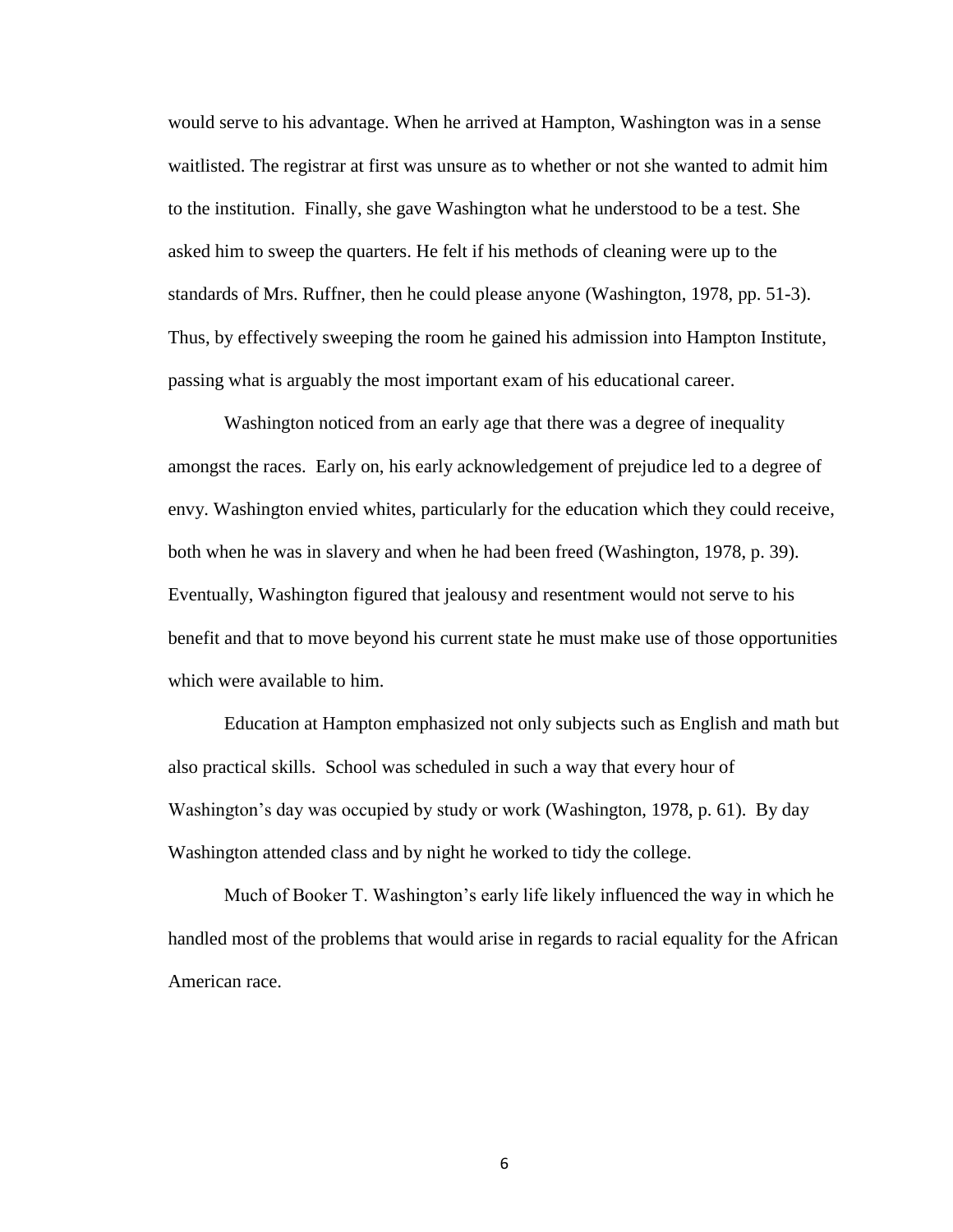### CHAPTER 3

After the abolition of slavery, there were a number of voices that spoke for the black community. However, after many of those members passed away, there was a void in leadership in the black community. After a period of time without a leader, Booker T. Washington emerged as the voice of African Americans, particularly after the passing of Frederick Douglass. Among the issues that Washington focused on were a need for manual labor, education, equality, and voting.

From the beginning of slavery in the late 1700s until the end of slavery in 1865 with the passage of the  $13<sup>th</sup>$  amendment, African Americans had always been forced to labor. Washington believed that labor was a concept that many African Americans were straying from. Washington himself felt that there was a huge need for manual labor. Where exactly this thought emanated from is hard to say. Maybe it was the fact that he had always had to work. Since early childhood, Washington had worked in strenuous jobs such as the salt and coalmines referenced earlier. Or maybe it was his time spent studying at Hampton which seems to have influenced him to a greater degree.

Not only did Washington need to prove that he could clean and pass the strictest of standards to gain admission into Hampton, he also had to work throughout college for the institute. In fact, it was Hampton that Washington based the model of the Tuskegee Institute upon. Tuskegee was a higher education institution based in Alabama. Washington founded the institute in large part. Students who attended this institute obtained both a knowledge-based education as well as trade skills.

At Tuskegee, Washington worked to create a working culture among both the students and the members of the faculty. He expressed that he "had no patience with any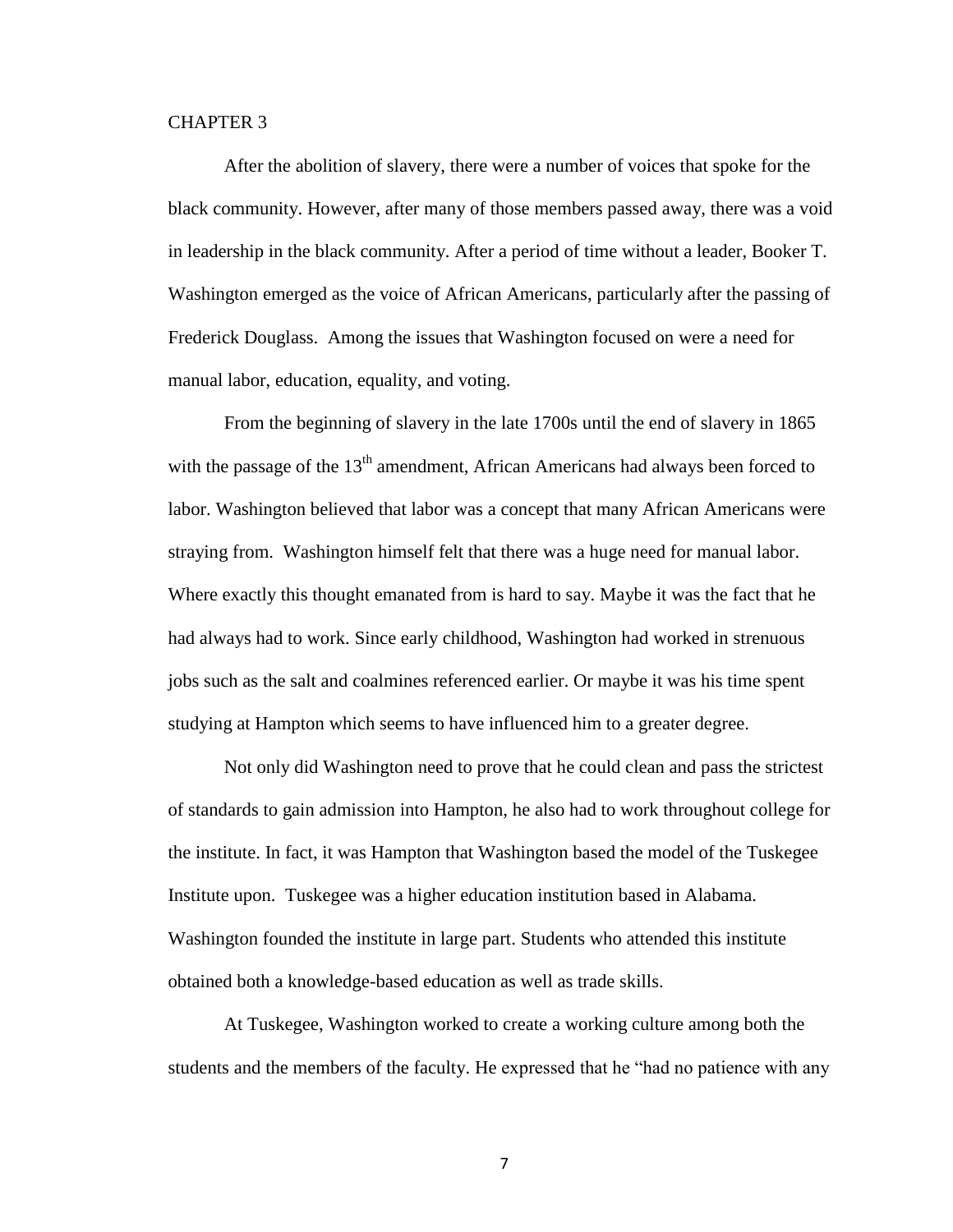school for [his] race in the South which did not teach its students the dignity of labour" (Washington, 1978, p. 73). At first, some of the students and members of the faculty were hesitant to engage in laborious practices. Some faculty members objected because they came to Tuskegee to teach, rather than work in the fields. On behalf of the students, parents would write to Washington requesting that their students not be made to go out into the fields. They insisted that they had sent their students to Tuskegee to learn not to work. Some parents even threatened to remove their students from the school if they could not be spared from labor. Many African Americans at that time saw that school as the way for their family to escape both fieldwork and poverty.

Washington had great visions for his people. He wanted them to go out and reach the highest of heights. However, Washington was aware of the limitations that were presented to blacks during that time period. During a survey, "[w]e learned that about eighty-five per cent of the coloured people in the Gulf States depended upon agriculture for their living. Since this was true, we wanted to be careful not to educate our students out of sympathy with agricultural life, so they would be attracted from the country to the cities, and yield to the temptation of trying to live by their wits" (Washington, 1978, p. 127). Washington goes on to say, "We wanted to give them such an education as would fit a large proportion of them to be teachers, and at the same time cause them to return to the plantation districts and show the people there how to put new energy and new ideas into farming, as well as into the intellectual and moral and religious life of the people" (Washington, 1978, p. 127). Knowing the realities of the situation, Washington wanted to provide African Americans with the skills that would prove useful for their current situation.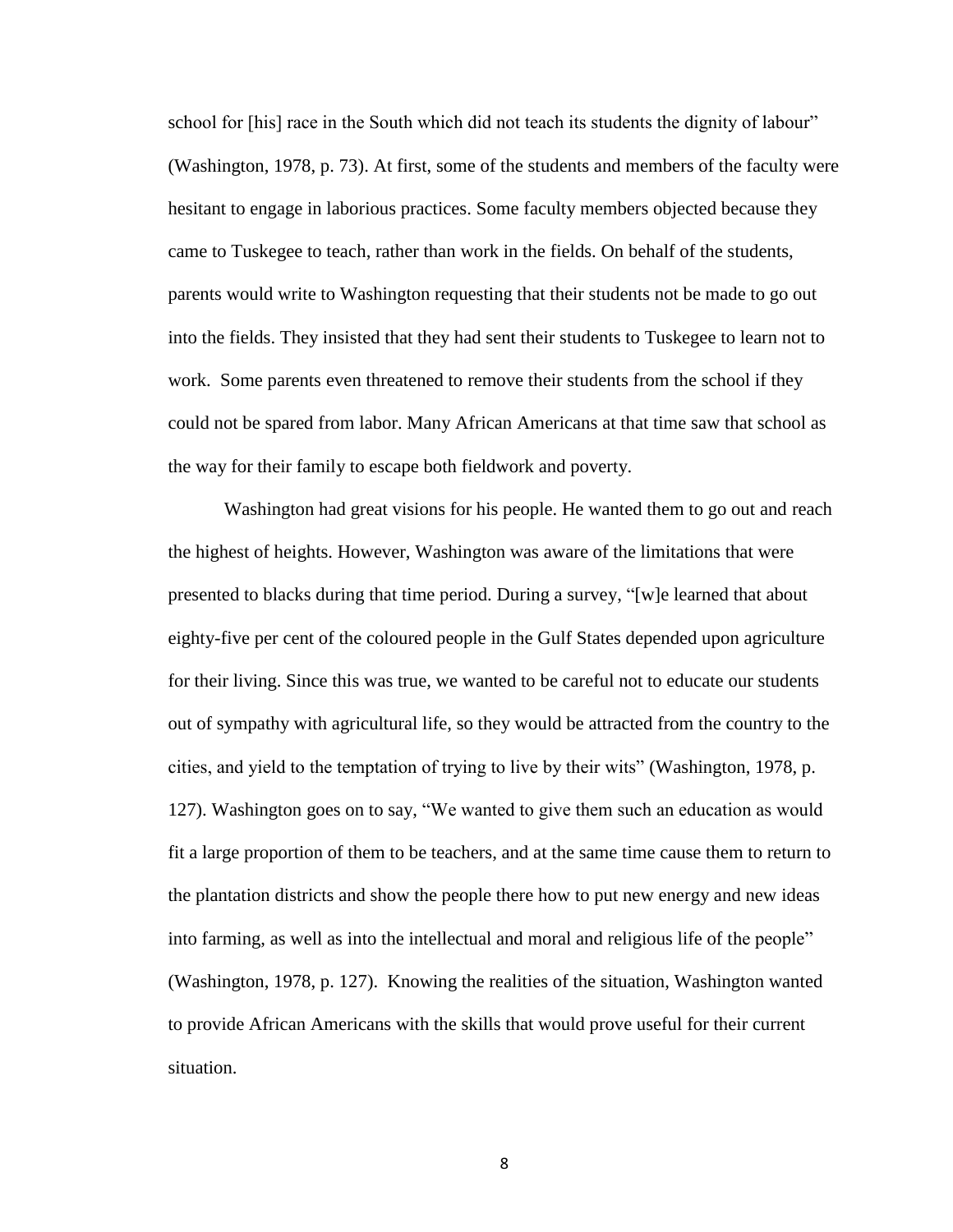Washington was extremely supportive of education for the advancement of colored folks. However, what Washington had in mind was not the typical model of education. "We wanted to teach them to study actual things instead of mere books alone" (Washington, 1978, p. 126). He was realistic in terms of the Negro condition. He felt that African Americans' way out of poverty would be through labor. The goal for Washington was to provide students with skills that they could perfect and translate into a profitable career. "[W]e wanted to give them such a practical knowledge of some one industry, together with the spirit of industry, thrift, and economy that they would be sure of knowing how to make a living after they had left us" (Washington, 1978, p. 126). In short, Washington advocated an industrial system of education for African Americans.

Although Washington articulated a system of agricultural education, he did not see it as the answer to all questions of the future. He saw that industrial work would need to be done at least by the first generation of African Americans so that future generations could branch out and do something more than industrial labor. "[M]y theory of education for the Negro would not, for example, confine him for all time to farm life—to the production of the best and the most sweet potatoes—but that if he succeeded in this line of industry, he could lay the foundations upon which his children and grandchildren could grow to higher and more important things in life" (Washington, 1978, p. 203). Although Washington's plan seemed to confine the current generation to manual labor, he intended it to lay the groundwork for future generations to be able to pursue careers that were unaccompanied by manual labor. Washington felt that blacks had to show they were ready to achieve more, similar to his political views indicating that blacks needed to prove they had enough knowledge and character to be trusted to vote.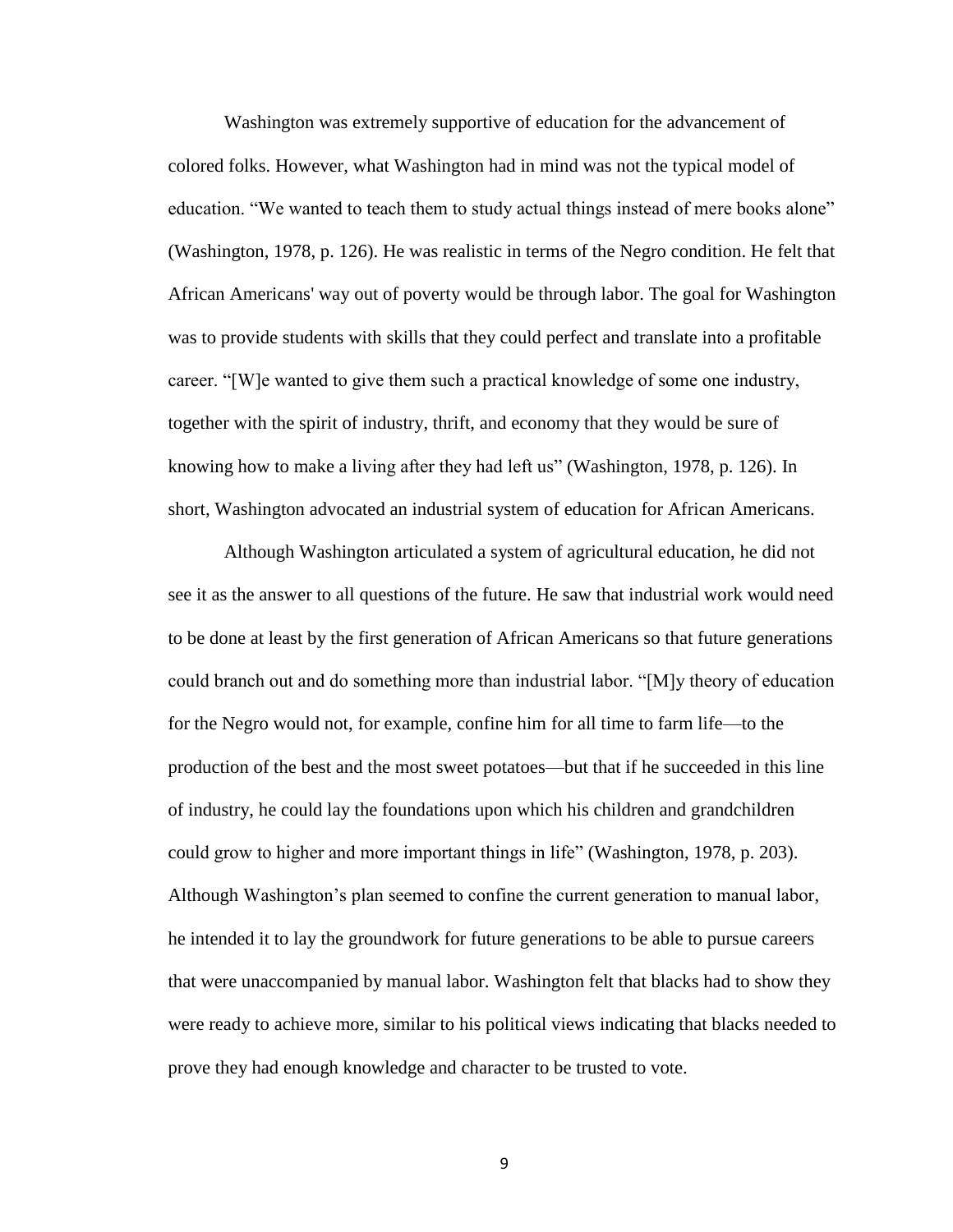Washington knew the realities that the Negro faced. He was aware of the prejudice that existed and how African Americans had to work even harder just to be viewed as competitive in relation to whites, especially in relation to business. Washington knew that for Negros to have a chance they would have to perform at their best. "The individual who can do something that the world wants done will, in the end, make his way regardless of his race. If the man can supply the need..., then it will lead eventually to a demand for the … product, and with demand will come the ability to appreciate it and to profit by it" (Washington, 1978, p. 105). Washington felt that Americans were willing to pay for the best materials no matter the background of the makers. He felt that if African Americans could learn to make a product that was well made and in demand, individuals of all races would seek out their work. In effect, they would prove their worth and this would lead to their equality.

Washington's view of equality was based on conservatism. He did not push for equality, believing that it would come when the time was right. His belief was that if blacks could prove their worthiness then whites would extend equality to them. He believed that in the meantime the obstacles they faced would make them a stronger people. In his autobiography he wrote. "I used to envy the white boy who had not obstacles placed in the way of his becoming a Congressman, Governor, Bishop, or President by reason of the accident of his birth or race. I used to picture the way that I would act under such circumstances; how I would begin at the bottom and keep rising until I reached the highest round of success" (Washington, 1978, p. 39). He later figured that he would find more self-worth through having to work for equality rather than receiving it on a silver platter.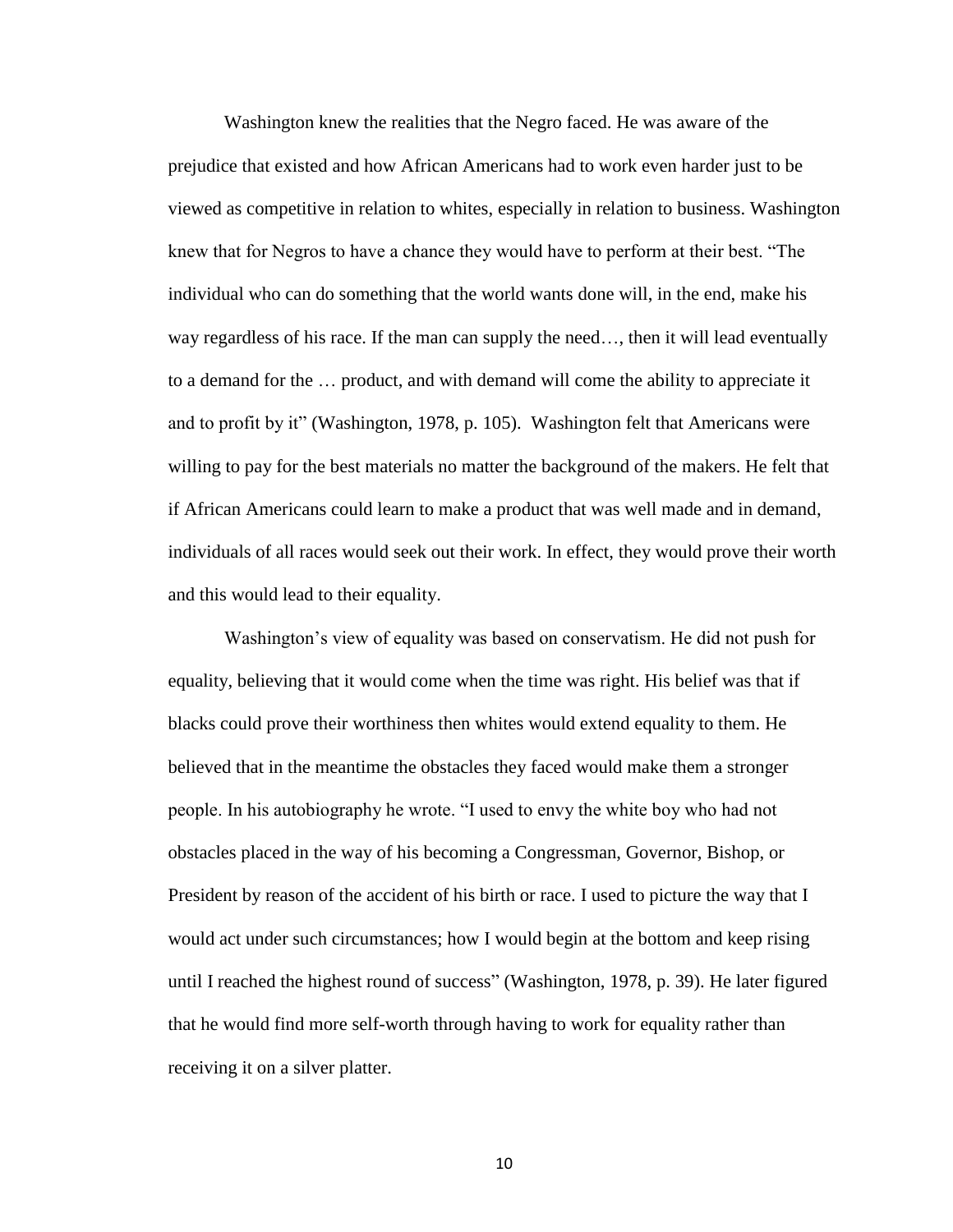"The Negro boy has obstacles, discouragements, and temptations to battle with that are little known to those not situated as he is. When a white boy under takes a task, it is taken for granted that he will succeed. On the other hand, people are usually surprised if the Negro boy does not fail. In a word, the Negro youth starts out with the presumption against him" (Washington, 1978, p. 36). This is a change from his previous thoughts wherein Washington tended to envy the white boy for his simplistic life. Now he pitied him because he did not have to overcome many obstacles. What changed for Washington was his outlook on the problem. Perhaps he realized that all the wishing in the world could not change his circumstances, yet he knew that through hard work he would be better off. "In later years, I confess that I do not envy the white boy as I once did. I have learned that success is to be measured not so much by the position that one has reached in life as by the obstacles which he has overcome while trying to succeed. Looked at from this standpoint, I almost reach the conclusion that often the Negro boy's birth and connection with an unpopular race is an advantage, so far as real life is concerned" (Washington, 1978, pp. 39). It is doubtful that he actually believed this. He went on to say "With few exceptions, the Negro youth must work harder and must perform his task even better than a white youth in order to secure recognition. But out of the hard and unusual struggle through which he is compelled to pass, he gets a strength, a confidence, that one misses whose pathway is comparatively smooth by reason of birth and race" (Washington, 1978, pp. 39-40). There is little doubt that out of struggle one can emerge all the stronger having overcome adversity. But there is no certainty that through hard work and determination one will arrive at equality, for while the one was fighting to achieve a place where one could demand equality, others would be advancing. Essentially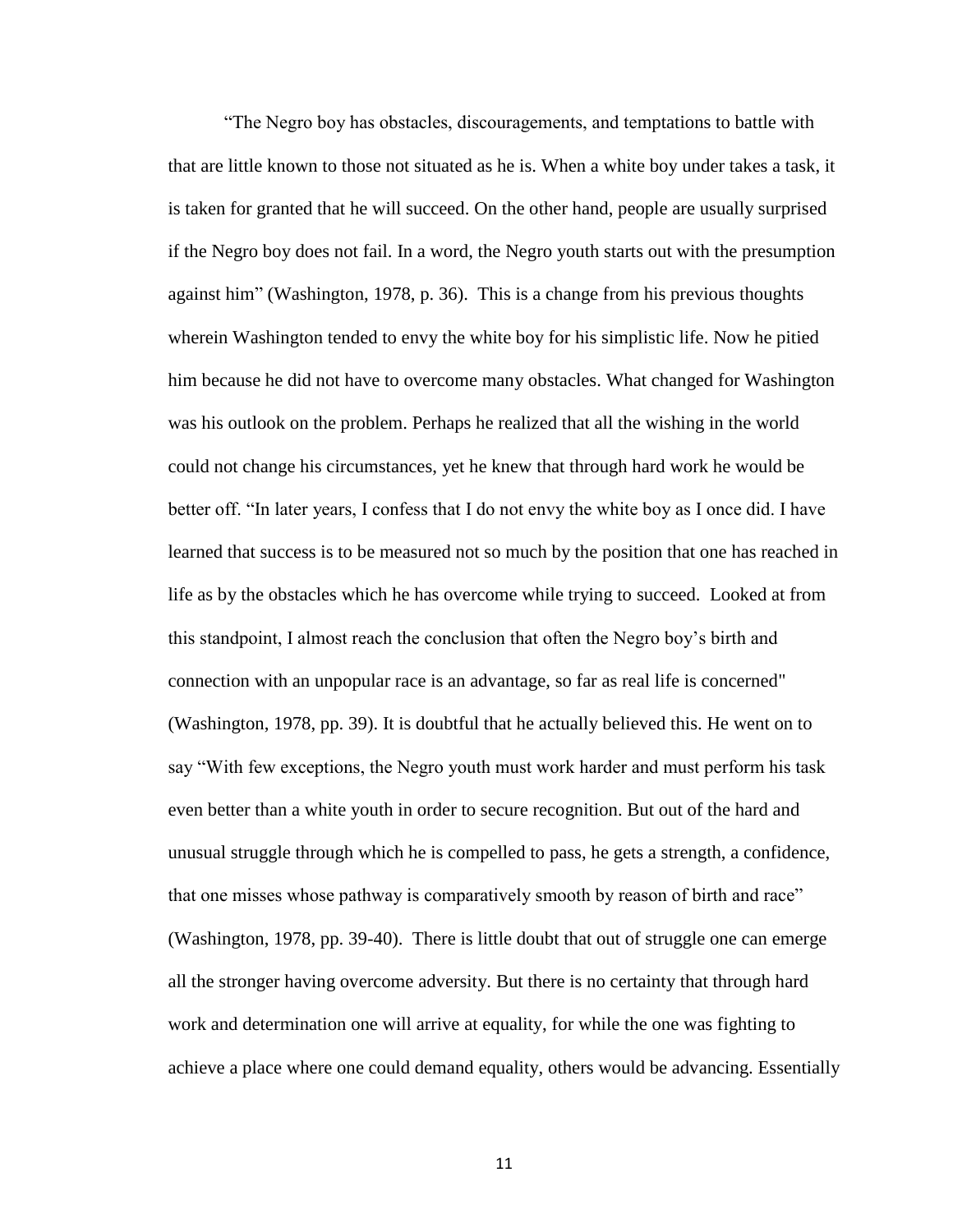Washington did not demand equality; rather he asked blacks to work on selfimprovement in the hope that whites would see them as equals.

In many ways Washington was not an ardent proponent of equality by the use of the ballot. He felt that, in many ways, the Negro was not ready to vote. He felt that they lacked many of the necessary requirements that would aid them in voting, such as education and property attainment. Until the Negros found such requirements, Washington asked that they give up their right to vote, saying: "It is the duty of the Negro... to deport himself modestly in regard to political claims, depending upon the slow but sure influences that proceed from the possession of property, intelligence, and high character for the full recognition of his political rights" (Washington, 1978, p. 235). To many this would seem unjust, but it is important to note that Washington felt the same should apply to whites who were not educated and did not meet the property requirements. Of particular importance was the need for education. "More and more I find it necessary to change the law bearing upon the franchise to make the law apply with absolute honesty, and without opportunity for double dealing or evasion, to both races alike" (Washington, 1978, p. 86). Washington considered tests useful, provided that they were applied fairly to both races. "Still as I look back now over the entire period of our freedom, I cannot help feeling that it would have been wiser if some plan could have been put in operation which would have made the possession of a certain amount of education or property, or both a requirement for the exercise of the franchise, and a way provided by which this test should be made to apply honestly and squarely to both the white and black races" (Washington, 1978, p. 84). However, this seems to be wishful thinking on the part of Washington, especially considering that so many blacks' right to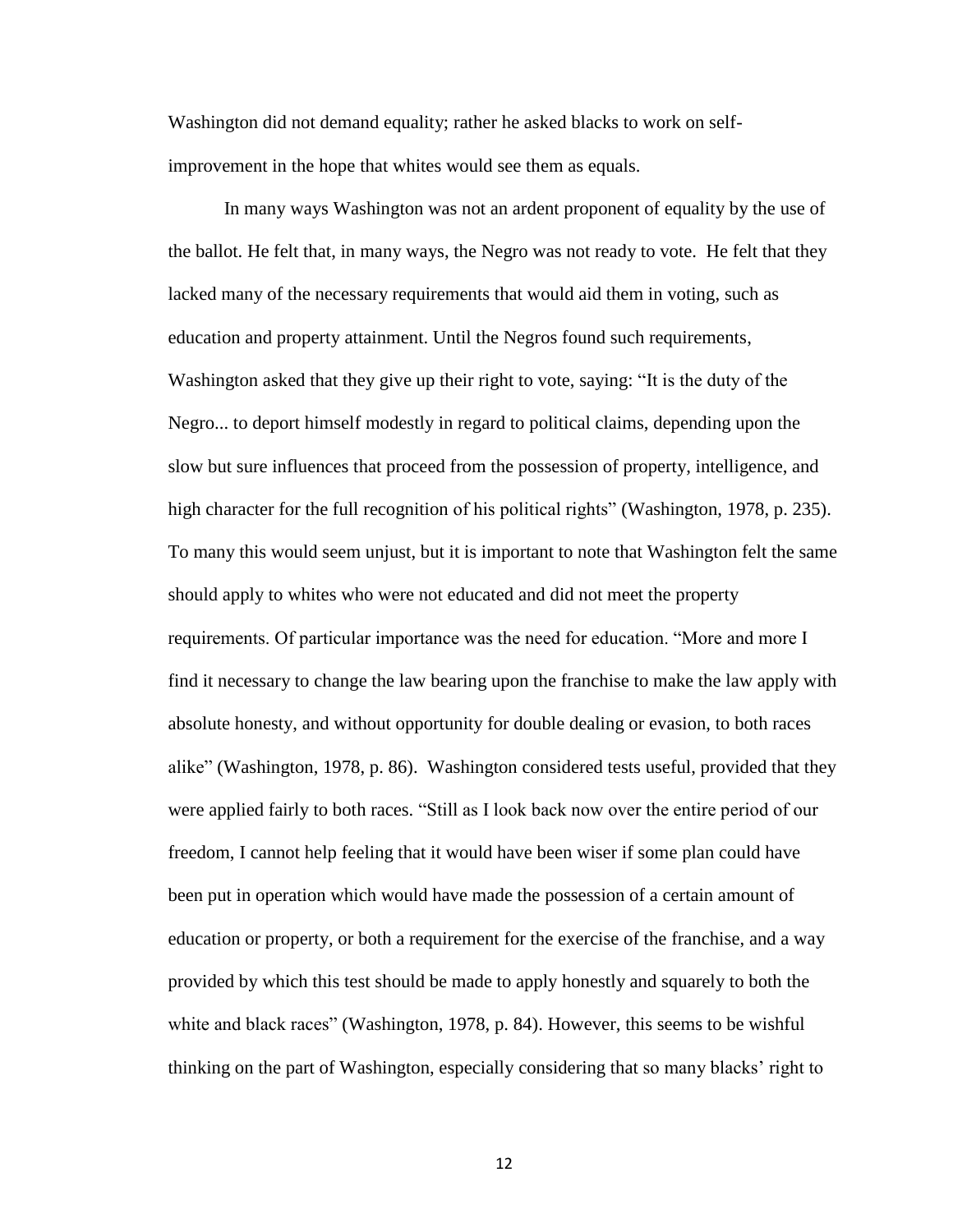vote had been suppressed.

"Any other course my daily observation in the South convinces me, will be unjust to the Negro, unjust to the white man, and unfair to the rest of the state in the Union, and will be like slavery, a sin that at some time we shall have to pay for" (Washington, 1978, pp. 86-7). Washington advocated for a system of equality for all, even if it came at the cost of whites rather than the benefits of African Americans, more likely because he saw it as practical, not because he saw it as the best method.

How long did Mr. Washington want African Americans to wait for the right to vote to be furnished to them? There is no direct answer to that question. Washington eloquently states: "My own belief is, although I have never said so in so many words, that the time will come when the Negro in the South will be accorded all the political rights which his ability, character, and material possessions entitle him to" (Washington, 1978, pp. 234-5). The problem with the belief that Mr. Washington articulated is that there is no form of a time line, not even a rough projection of when political rights may be extended. He also does not provide any plan of recourse in case such rights are not extended. He goes on to say, "I think, though, that the opportunity to freely exercise such political rights will not come in any large degree through outside or artificial forcing, but will be accorded to the Negro by the Southern white people themselves, and that they will protect him in the exercise of those rights" (Washington, 1978, pp. 234-5). Essentially what Washington did was ask for African Americans to sit idly by and wait indefinitely so that the right to vote may be granted if the whites felt sufficiently gracious to present them with such a privilege. Washington said that whites could not be pushed to give rights to African Americans, but would give them when they were ready to do so.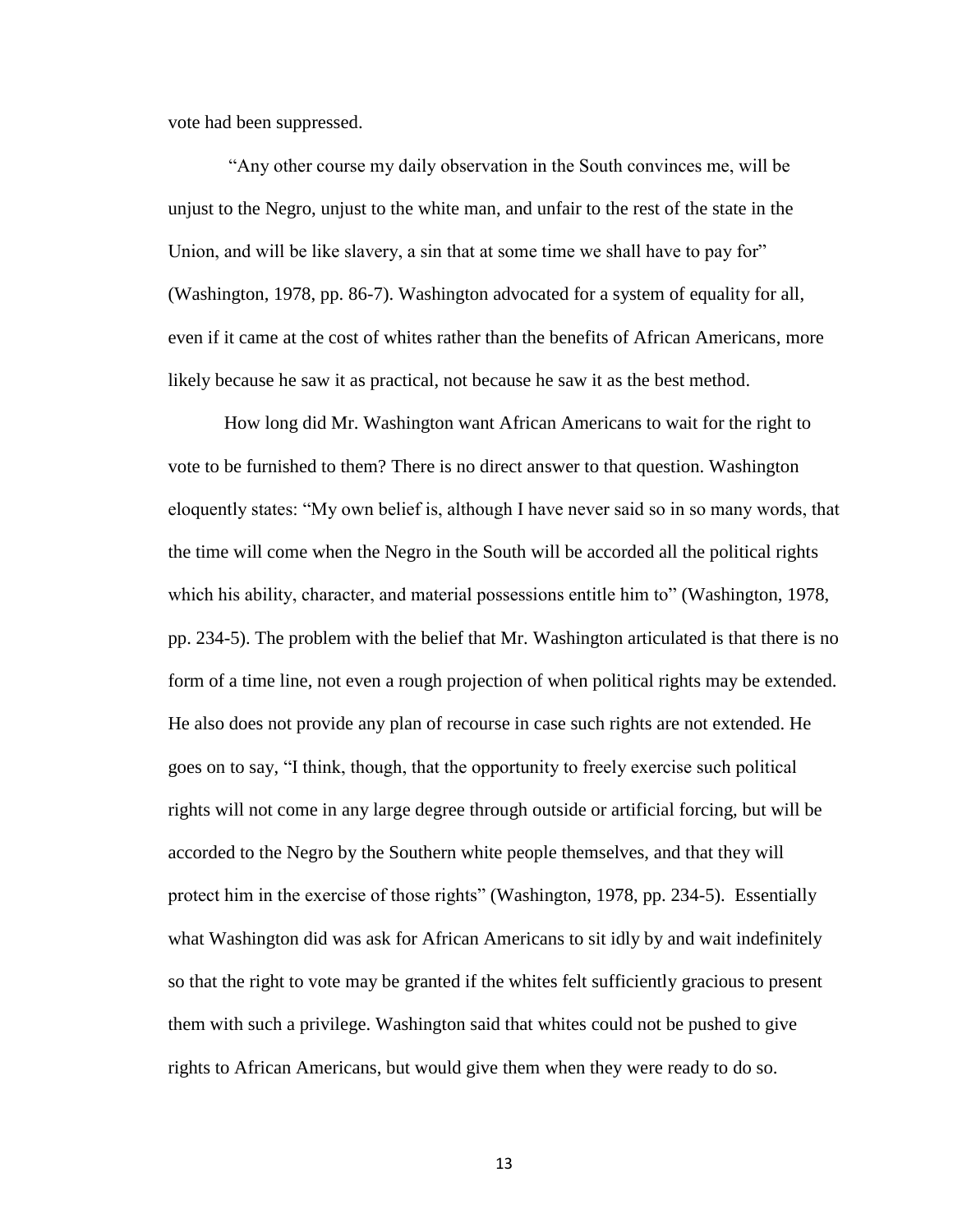Though Washington acknowledged the ill treatment that blacks received, he did not feel that blacks were the ones most injured.

Washington saw the unequal treatment of African Americans would come at a much greater cost to whites than it would to blacks. He felt that the mean spirits would affect them in their daily lives, exceed their dealings with blacks, and harm whites. "The more I consider the subject, the more strongly I am convinced that the most harmful effect of the practice to which the people in certain sections of the South have felt themselves compelled to resort, in order to get rid of the force of the Negroes' ballot, is not wholly in the wrong done to the Negro, but in the permanent injury to the morals of the white man" (Washington, 1978, p. 166). Although Washington acknowledges the harm that would be done to those barring African Americans' right to vote, he is careful not to dismiss the harm that would be done to African Americans by disenfranchisement. "The wrong to the Negro is temporary, but to the morals of the white man the injury is permanent. I have noted time and time again that when an individual perjures himself in order to break the force of the black man's ballot, he soon learns to practice dishonesty in other relations of life, not only where the Negro is concerned, but equally so where a white man is concerned. The white man who begins by cheating a Negro usually ends by cheating a white man" (Washington, 1978, p. 166). By harming blacks, they essentially learn the means to harm one another and, as a result, all of society is harmed.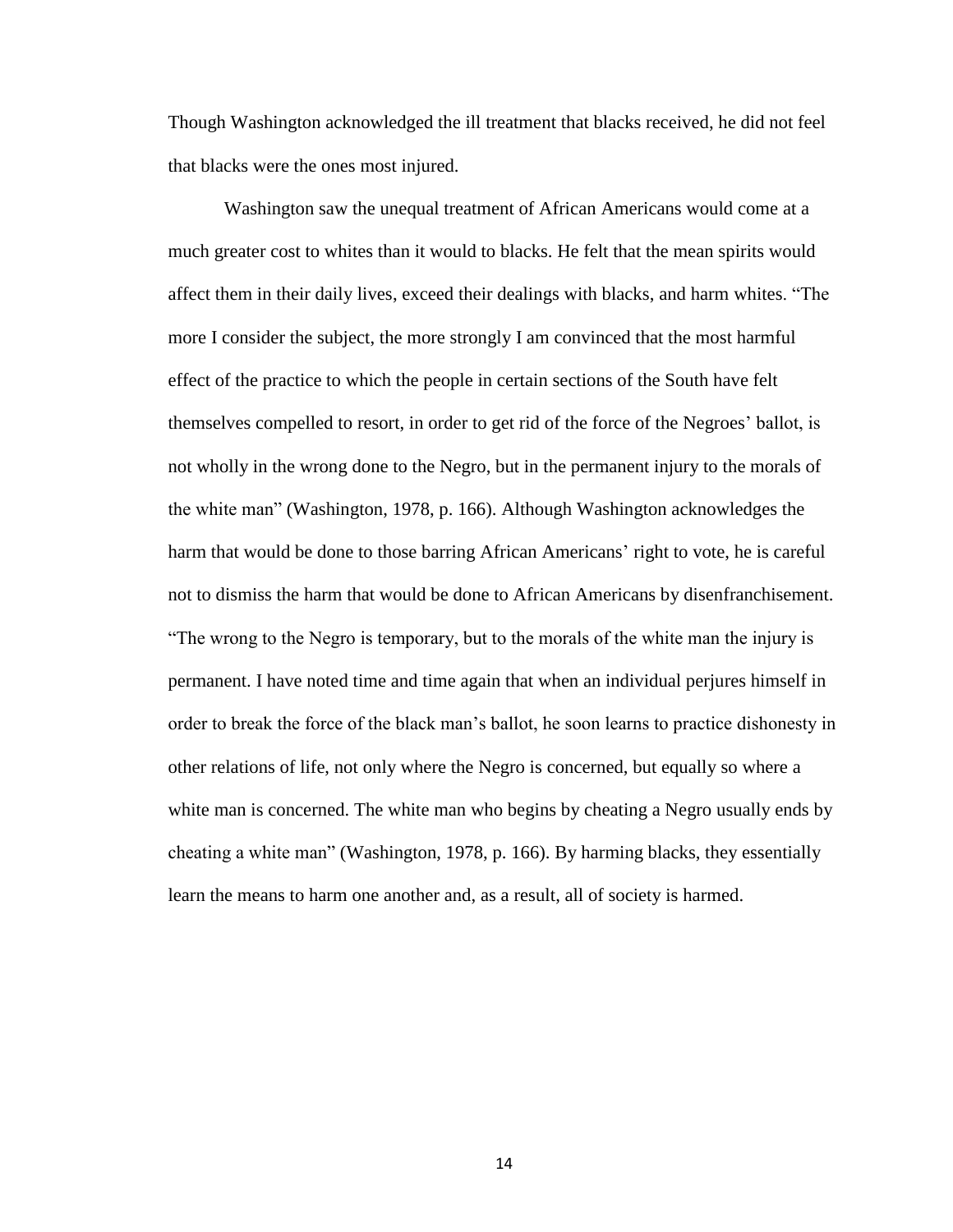### CHAPTER 4

To say that the lives of Booker T. Washington and William Edward Burghardt Du Bois were slightly different would be to state the obvious, although they did share some commonalities. In contrast to Washington, who was born a slave, Du Bois was born free on February 23, 1868, roughly three years after slavery ended. As a matter of fact, both of Du Bois's parents were born free. Born to parents of mixed descent, Du Bois had what some would consider the privilege of being able to pass as a member of the Caucasian race (Wolters, 2002, p. 5). Author Thomas Harris says that for Du Bois race was no impediment (Harris, 1993, p. 35). He was born to Mary Burghardt and Alfred Du Bois. He had no contact with his father and was raised single-handedly with his older brother Adelbert by his mother (Du Bois, 1968).

Du Bois performed well in regards to academics as a youth. In fact, Du Bois came to see education as the road out of poverty (Moore, 2003, p. 39). They lived in Great Barrington, Massachusetts. Du Bois and his mother were not rich by any standards.

Race in Great Barrington, Massachusetts, was not a factor that was stressed very much. This may have been due to the fact that there were only around fifty African Americans in the city (Hynes, 2004). During his early school years, Dubois was not made to feel any different than his white counterparts. At a nearly homogeneously Caucasian school, practically all of his childhood best friends were white.

Du Bois dreamed of going to Harvard in his senior year of high school. But as graduation day drew nearer, that prospect grew faint. With the help of his former high school principal, Du Bois was able to secure a pledge from four different churches to pay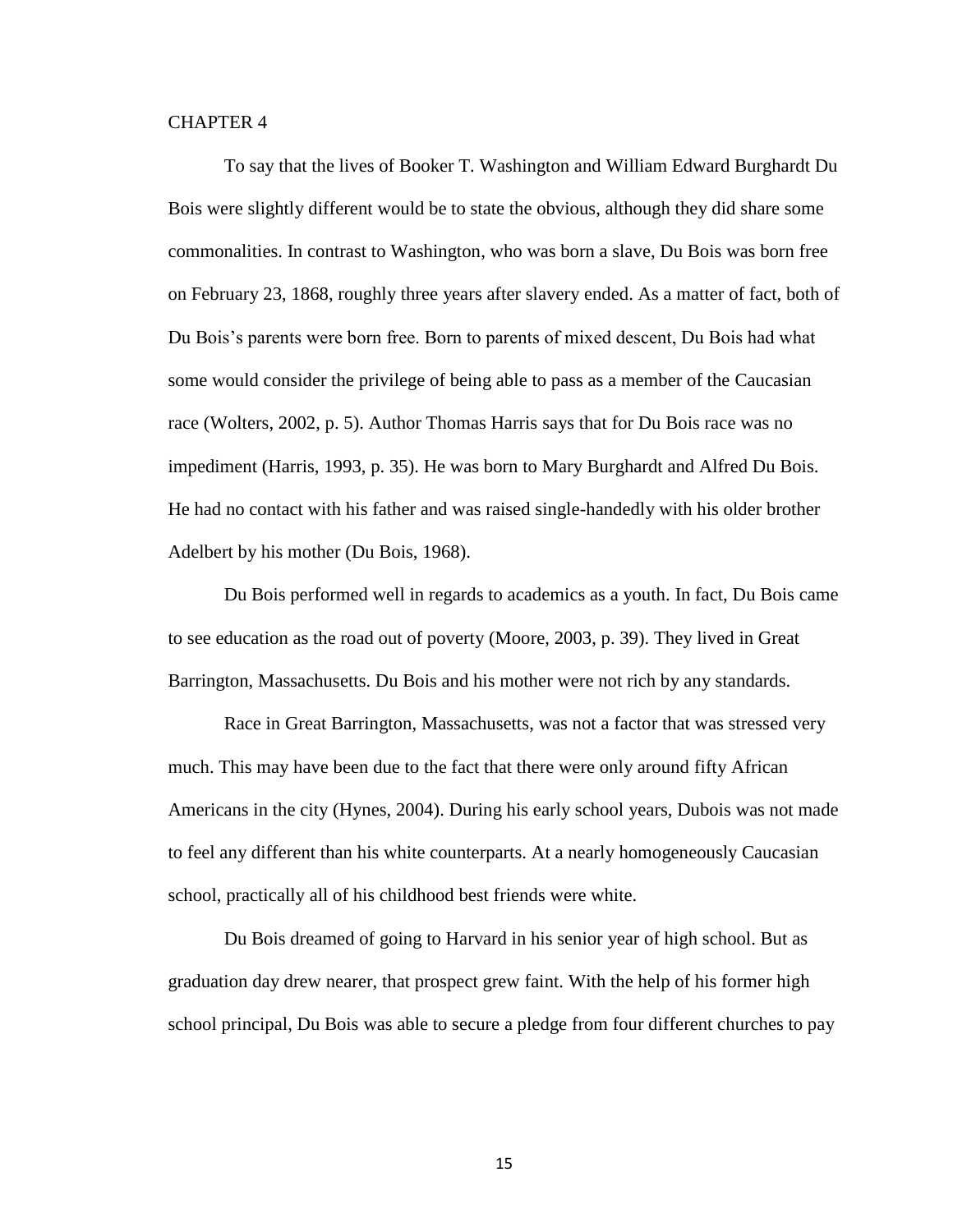his tuition so that he could attend Fisk University (Wolters, 2002, p. 11). Fisk University would be an entirely new experience for Du Bois.

Du Bois's first trip to the South was an entirely new experience. This was one of the first times in which Du Bois was in an environment that was majority African American. This was also the first time that Du Bois was subjected to such a high degree of racism. In his autobiography, he says, "[n]o one but a Negro going into the South without previous experience of color caste can have any conception of its barbarism" (Du Bois, 1968, p. 121). Studying at Fisk University served to change Du Bois's perspective on the issue of the race struggle.

The culture within Fisk was one of camaraderie. Students would make a fullfledged effort to help other students coming up after them. "Fisk students saw it as their duty to go among their people and lead them out of bondage—not physical bondage, of course, but the bonds of poverty and ignorance that they believed were keeping the race from progressing" (Moore, 2003, p. 42). This idea of *noblesse oblige* not only existed at the university but spread throughout the community.

Like those of Booker T. Washington, the events of Du Bois's early life likely helped to shape his perspective on race relations and the best means for racial equality. We now turn to W. E. B. Du Bois's strategy.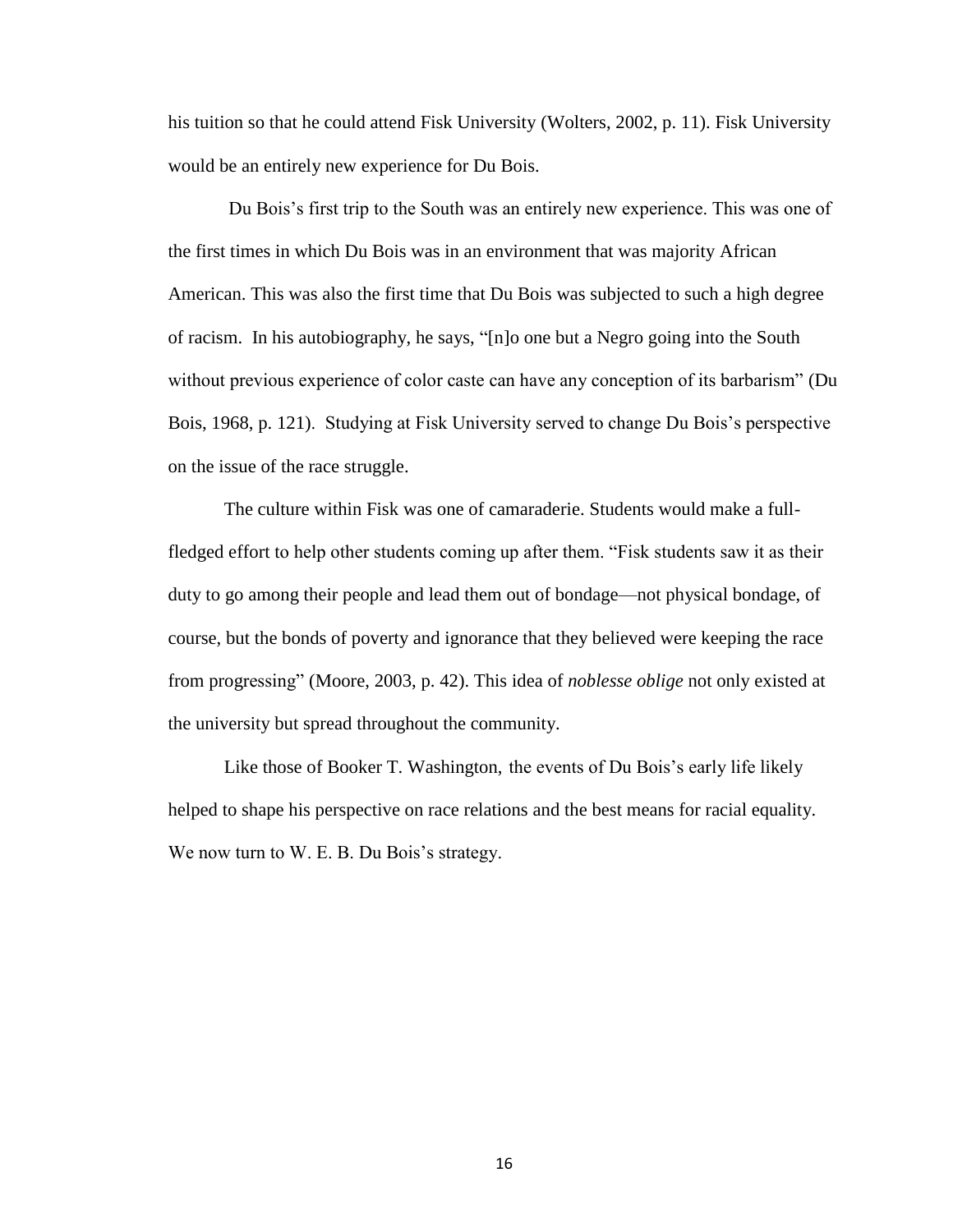### CHAPTER 5

As is well known, the early twentieth century was plagued by problems relating to race. According to Du Bois, "The problem of the twentieth century is the problem of the colorline, -- the relation of the darker to the lighter races of men" (Du Bois, *The Souls Of Black Folk*, 1999, p. 17). This was a complication that for many of years the country had worked to rectify.

Much of the  $19<sup>th</sup>$  and  $20<sup>th</sup>$  century was particularly hard for the Negro, not to say that it was not hard for others. In the years after slavery, African Americans worked not only to make a living for themselves and their families but also to gain equality. "The history of the American Negro is the history of this strife, -- this longing to attain selfconscious manhood, to merge his double self into a better and truer self. In this merging he wishes neither of the older selves to be lost" (Du Bois, *The Souls Of Black Folk*, 1999, p. 11). Right after being released from slavery, African Americans not only had to work to live, but also had to find out where it is that they fit into society. After being subjected to a station of inferiority they had to work to elevate themselves to a stage equal to that of their white counterparts.

Du Bois made it clear that, unlike whites, blacks had to be two people within one body; he termed this a double consciousness. "It is a peculiar sensation, this doubleconsciousness, this sense of always looking at one's self through the eyes of others, of measuring one's soul by the tape of a world that looks on in amused contempt and pity. One ever feels his two-ness, an American, a Negro; two souls, two thoughts, two unreconciled strivings, two warring ideals in one dark body, whose dogged strength alone keeps it from being torn asunder" (Du Bois, The Souls Of Black Folk, 1999, p. 11). On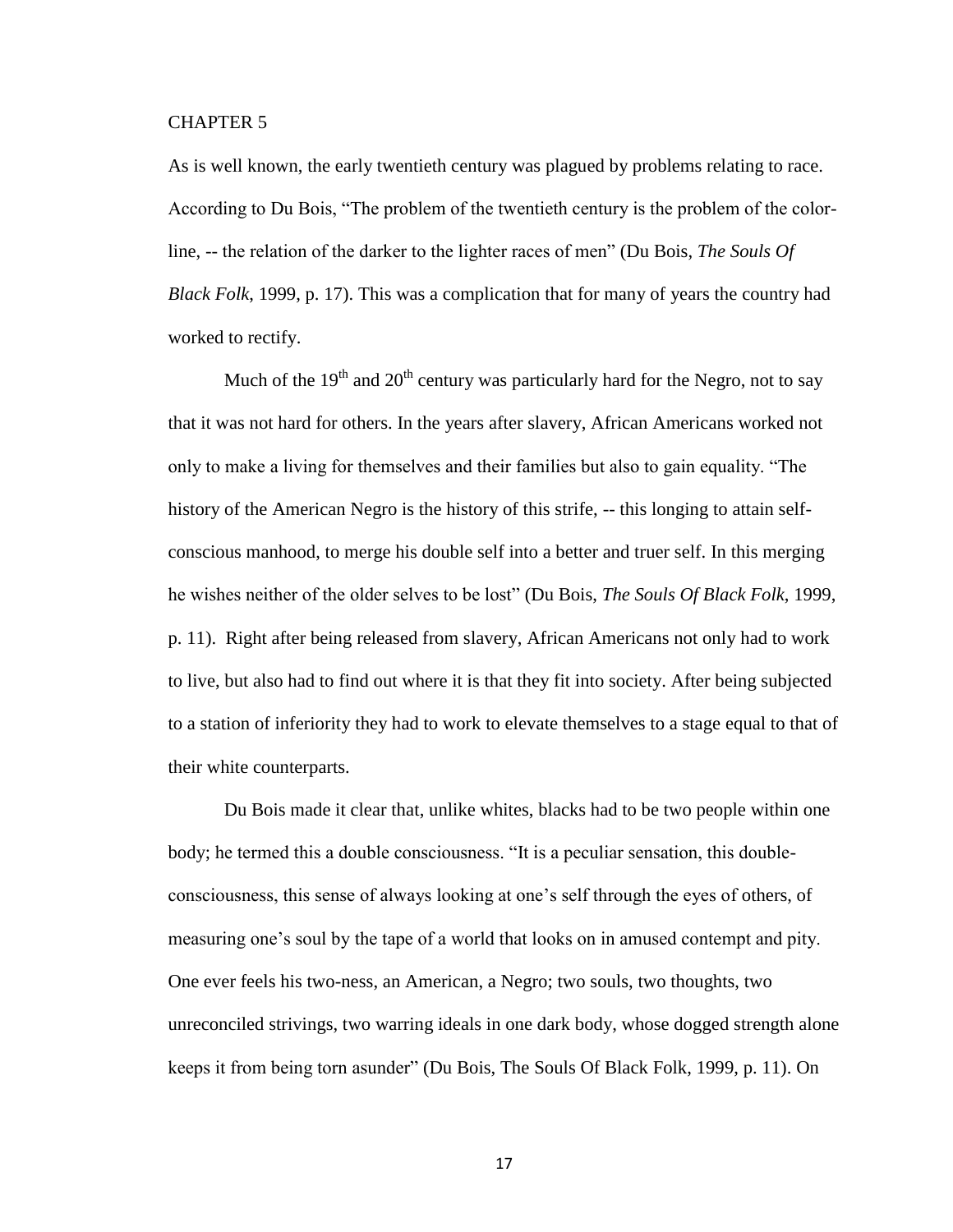the one hand they had their own community, which for many years they had been limited to. On the other hand they were expected to be "Americans" without having any of the accompanying luxuries. Du Bois's demand for equality came with a sense of urgency, calling for balcks' rights now rather than later, as exemplified by his request for the right to vote: "We want full manhood suffrage, and we want it now, henceforth and forever". He felt there was no reason that they should be made to wait for their share of equality.

The knowledge of where one has been is vital to knowing where one is going. As a group of people who share a common history, it is important that events that have worked so effectively to stifle them be taken into account when any effort is taken to move forward. "If then we start out to train an ignorant and unskilled people with a heritage of bad habits, our system of training must set before itself two great aims -- the one dealing with knowledge and character, the other part seeking to give the child the technical knowledge necessary for him to earn a living under the present circumstances" (Du Bois, The Talented Tenth). To have either of these, in and of itself, would be of no help to the negro community. "[W]e could give black boys trades, but that alone will not civilize a race of ex-slaves; we might simply increase their knowledge of the world, but this would not necessarily make them wish to use this knowledge honestly; we might seek to strengthen character and purpose" (Du Bois, The Talented Tenth).To have one of these without having the others would be to short change the Negro and to deprive him of all that is necessary to progress and develop as a complete individual, not only capable of working but also of solving the challenges that would arise in life.

The black community was in need of "men (and women)," not in the sense that there was a deficiency in the number of men in the town but rather that the society was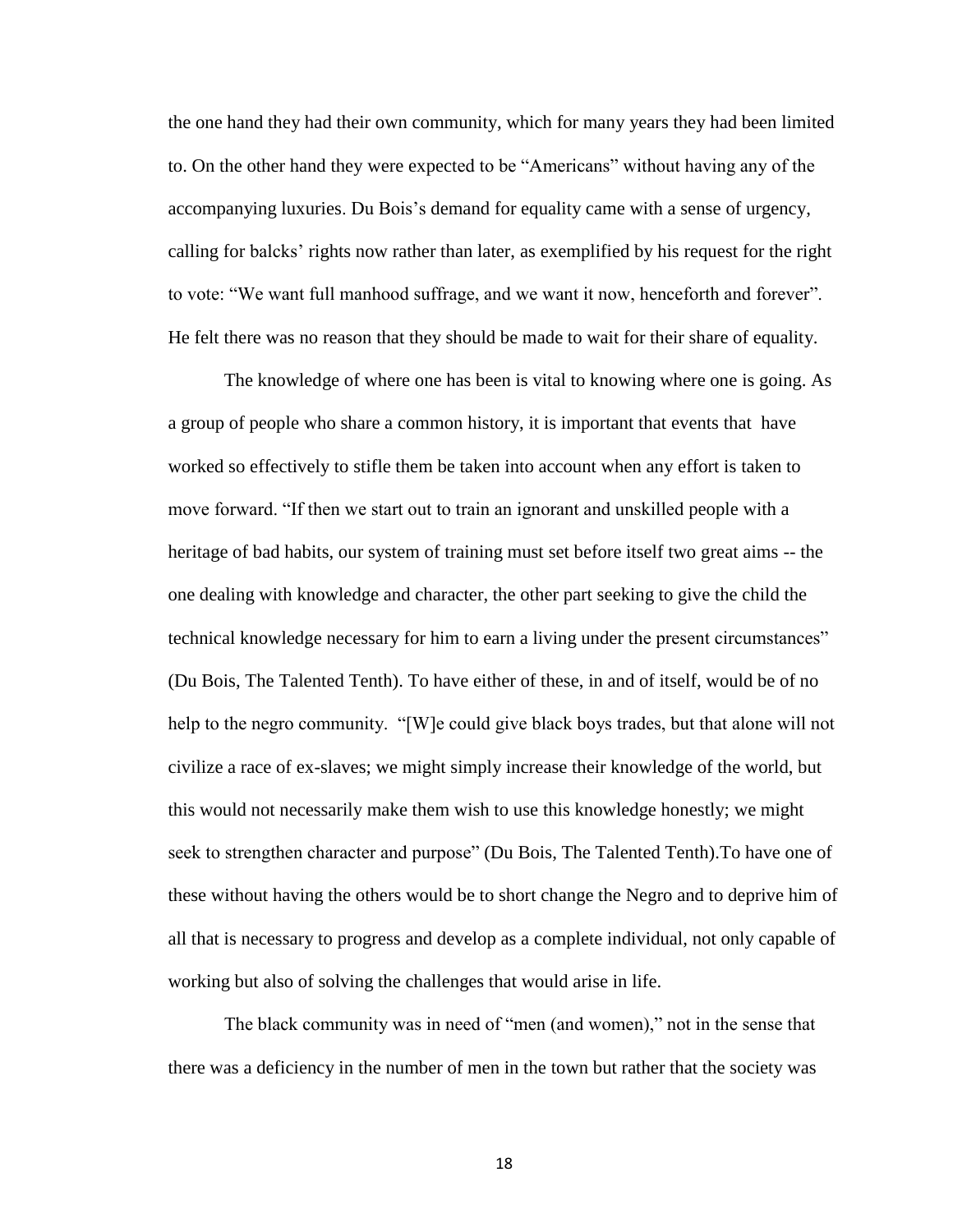lacking in educated men. Towns could have educated men, but they could only be obtained through schools. "Men we shall have only as we make manhood the object of the work of the schools—intelligence, broad sympathy, knowledge of the world that was and is, and of the relation of men to it—this is the curriculum of that Higher Education which must underlie true life" (Du Bois, The Talented Tenth). The education of the men and women of the community was seen as necessary for the progression of the black population.

Du Bois felt that education was essential to the development of the Negro. He championed the use of not only industrial training, but also education in fields such literature and math. Education to Du Bois was more than just the teaching of individuals to work. Du Bois stated, "Education must not simply teach work -- it must teach Life" (Du Bois, The Talented Tenth). Du Bois felt that it was necessary for education to teach those faculties which could be used beyond work. "Education and work are the levers to uplift a people" (Du Bois, The Talented Tenth). He argued that education in conjunction with work was necessary.

While criticizing Washington, Du Bois makes the point that "It was not enough that the teachers of teachers should be trained in technical normal methods; they must also so far as possible, be broadminded, cultured men and women, to scatter civilization among a people whose ignorance was not simply of letters, but of life itself" (Du Bois, The Souls Of Black Folk, 1999, p. 67). He felt that teachers should be able to provide their students with more than just the knowledge of how to do a job, that they should provide them with knowledge that would be useful in their daily lives.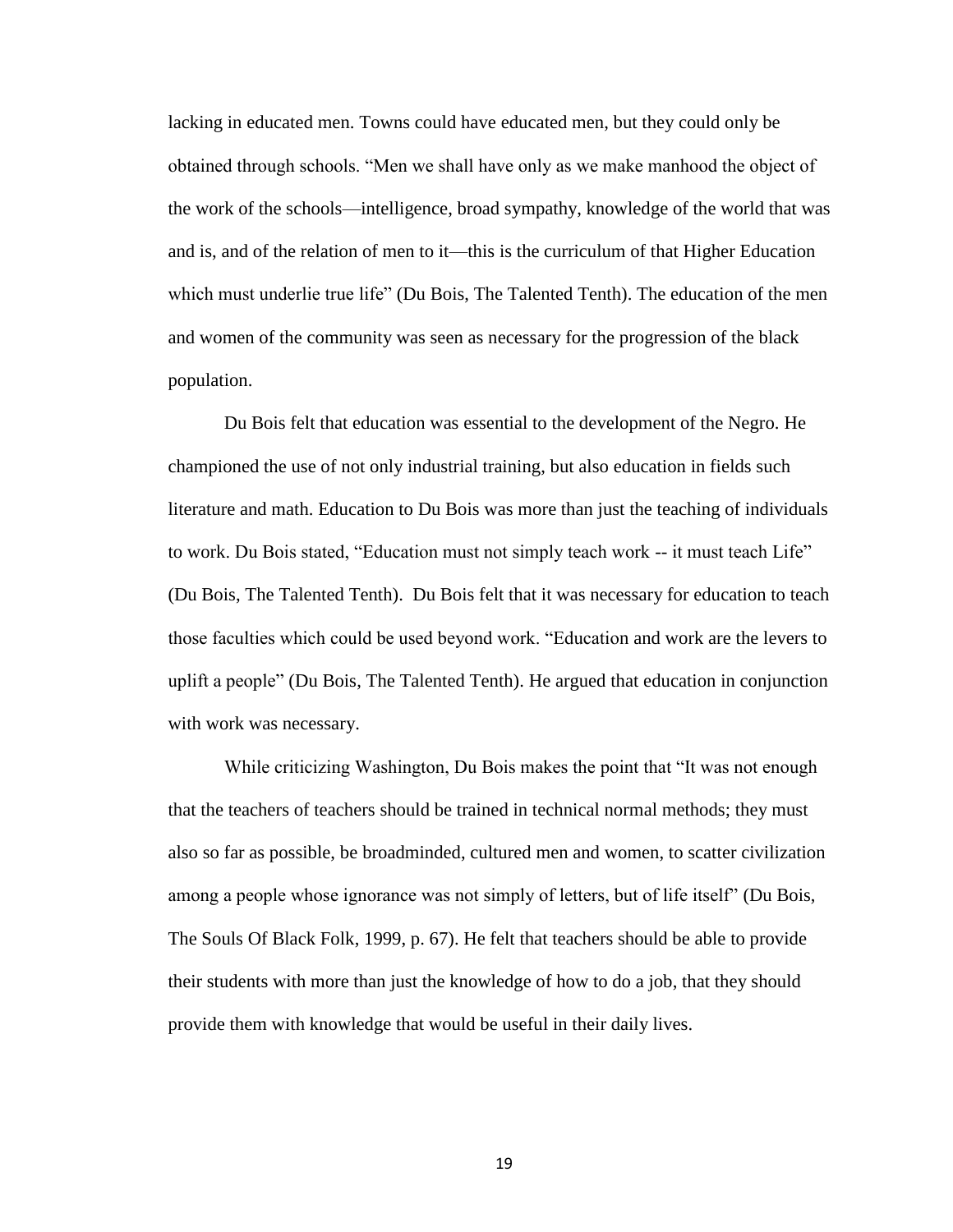Du Bois felt that education would play a vital role in uplifting African Americans. He posed the question: "What under the present circumstance, must a system of education do in order to raise the Negro as quickly as possible in the scale of civilization" (Du Bois, The Talented Tenth)? He proceeds to answer it by saying that "it must strengthen the Negro's character, increase his knowledge and teach him to earn a living" (Du Bois, The Talented Tenth). Aside from knowledge skills learned in education, Du Bois saw that "[e]ducation is that whole system of human training within and without the school house walls, which molds and develops men" (Du Bois, The Talented Tenth). It was clear to Du Bois that education did not and could not happen inside the school alone. Life, itself, served as a purposeful tool for teaching pertinent lessons.

While Du Bois notes that the emphasis on education should not be purely on labor, he cannot but underscore its importance in helping the race to develop. Although Du Bois argued for the African American community to be educated, his approach did not come without limitations. Du Bois's approach was one that articulated the need for only an elite group of men and women to be educated. Du Bois limited it to the top ten percent of achieving individuals. "The Talented Tenth," as his approach was called, argued that only certain members of the population were fit to be educated through higher education. In effect, he relegated all other individuals to work in trades. "They forgot, too, just as their successors are forgetting, the rule of inequality: -- that of the million black youth, some were fitted to know and some to dig; that some had the talent and capacity of university men, and some the talent and capacity of blacksmiths; and that true training meant neither that all should be made a missionary of culture to an untaught people, and the other a free workman among serfs. And to seek to make the blacksmith a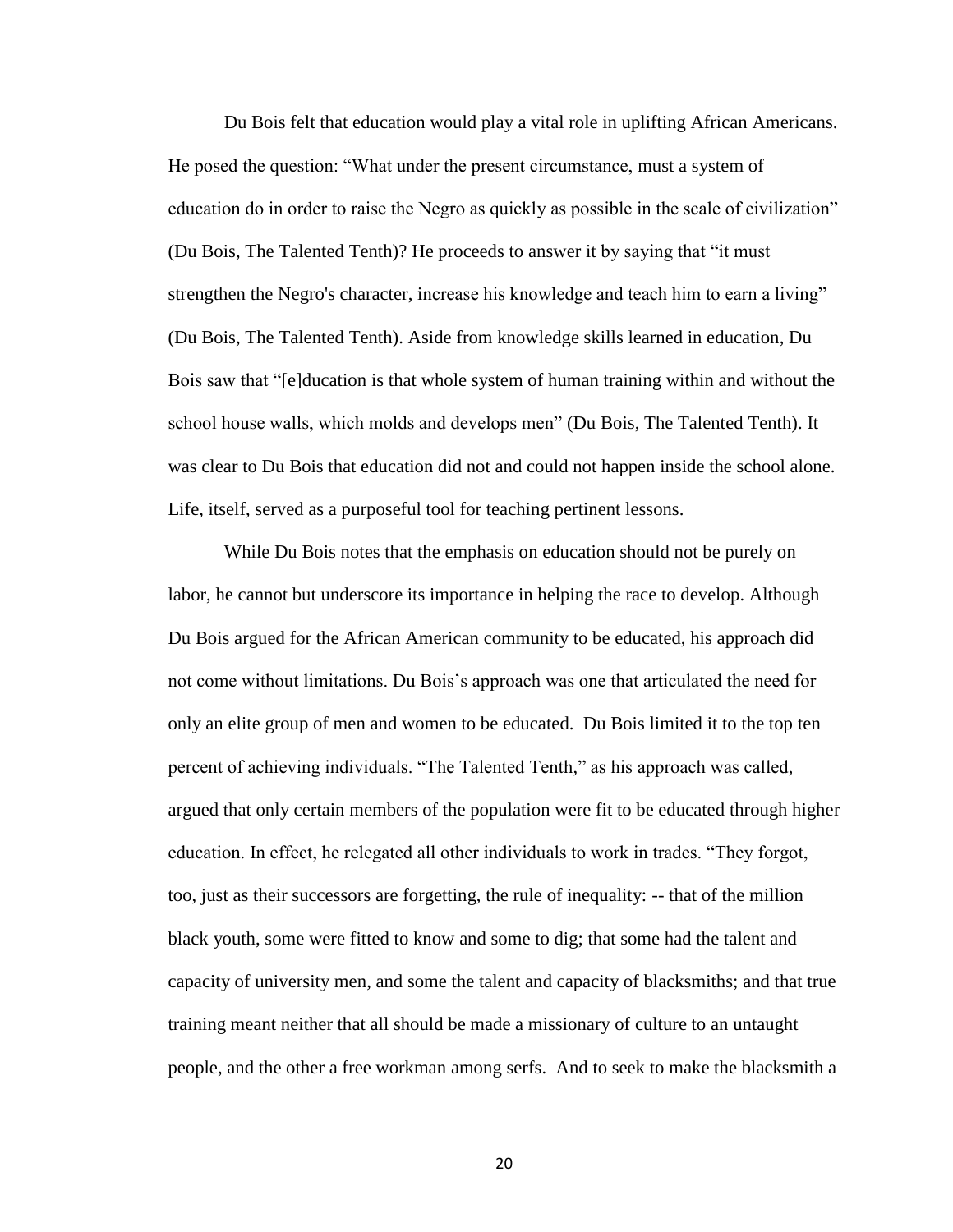scholar is almost as silly as the more modern scheme of making the scholar a blacksmith; almost but not quite" (Du Bois, The Souls Of Black Folk, 1999, p. 59). Though this policy does seem to place a ceiling on African Americans' potential, it is important that one consider the fact that this approach was meant to lift up the community as a whole. The aim was to have the talented members become educated and then come back and help their community.

That the inequities of society could be mitigated through educating the disadvantaged population was not a question for Du Bois. "Education will set this tangle straight," he said (Du Bois, The Souls Of Black Folk, 1999, p. 64). However, to believe that education alone could solve the problem that had been created through years of slavery and social inequality was not something that Du Bois advocated.

The fact that Du Bois saw education as important to the improvement of blacks' condition of life does not even begin to speak to how strongly he felt about some of the other elements he saw as essential to the uplifting of African Americans. Du Bois leaves no room for doubt that the most important requirement for ensuring the equality of blacks is the use of the vote. In an article published in 1919 titled "Votes," DU Bois says "Make no mistake: the greatest Negro problem is Votes for Negroes. Everything else is secondary" (Du Bois, Votes, 1919). The logic behind this is that without a political voice one's freedoms can easily be sidestepped, making ideas such as education and equality mere fantasies.

Prior to understanding the importance of the ballot, it was easy for some uninformed members of the population to discount the need for the right to vote. But as people began to learn what could come out of the right to vote, they came to see it as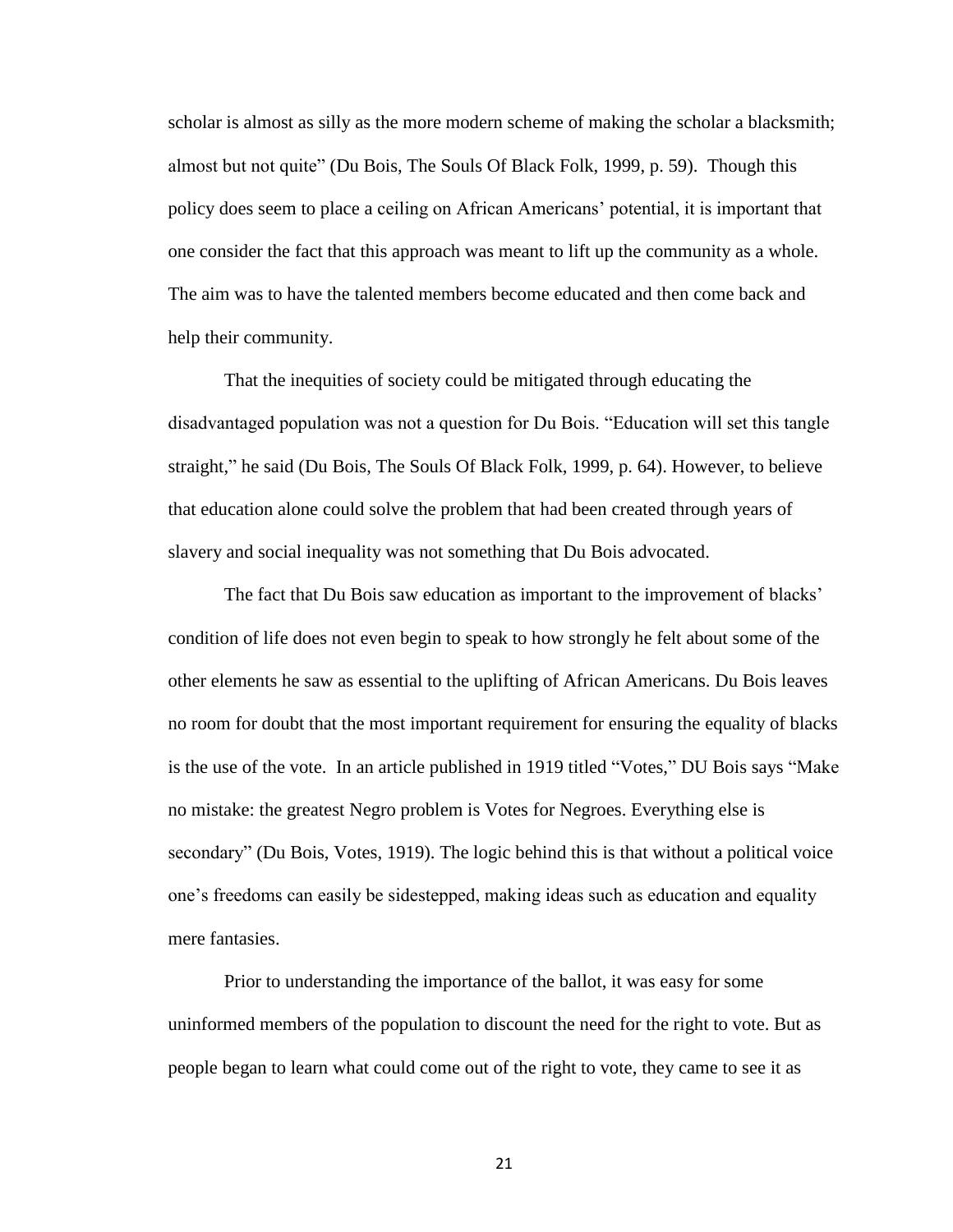essential to self-preservation. "The ballot, which before he had looked upon as a visible sign of freedom, he now regarded as the chief means of gaining and perfecting the liberty with which war had partially endowed him" (Du Bois, The Souls Of Black Folk, 1999, p. 13). By having the right to vote one could expand his freedoms and protect the things most important to him.

Without the vote to represent one's own interests, a person becomes subject to the whims of others. He becomes subject not to those acting in his best interest but to those acting within their own best interest. When a whole group of people is disenfranchised, they become vulnerable to almost any kind of attack. "The power of the ballot we need in sheer self-defence, -- else what shall save us from a second slavery" (Du Bois, The Souls Of Black Folk, 1999, p. 15). Although a second slavery may seem a little excessive, it is not wholly impossible when an entire race of people lacks the power of the ballot. Simply put, the most effective means for a people to actively safeguard themselves is by voting. "With a vote in our hands, we are freemen" (Du Bois, Votes, 1919). That other freedoms can be taken from African Americans or any group of people when they lack the power to vote still remains.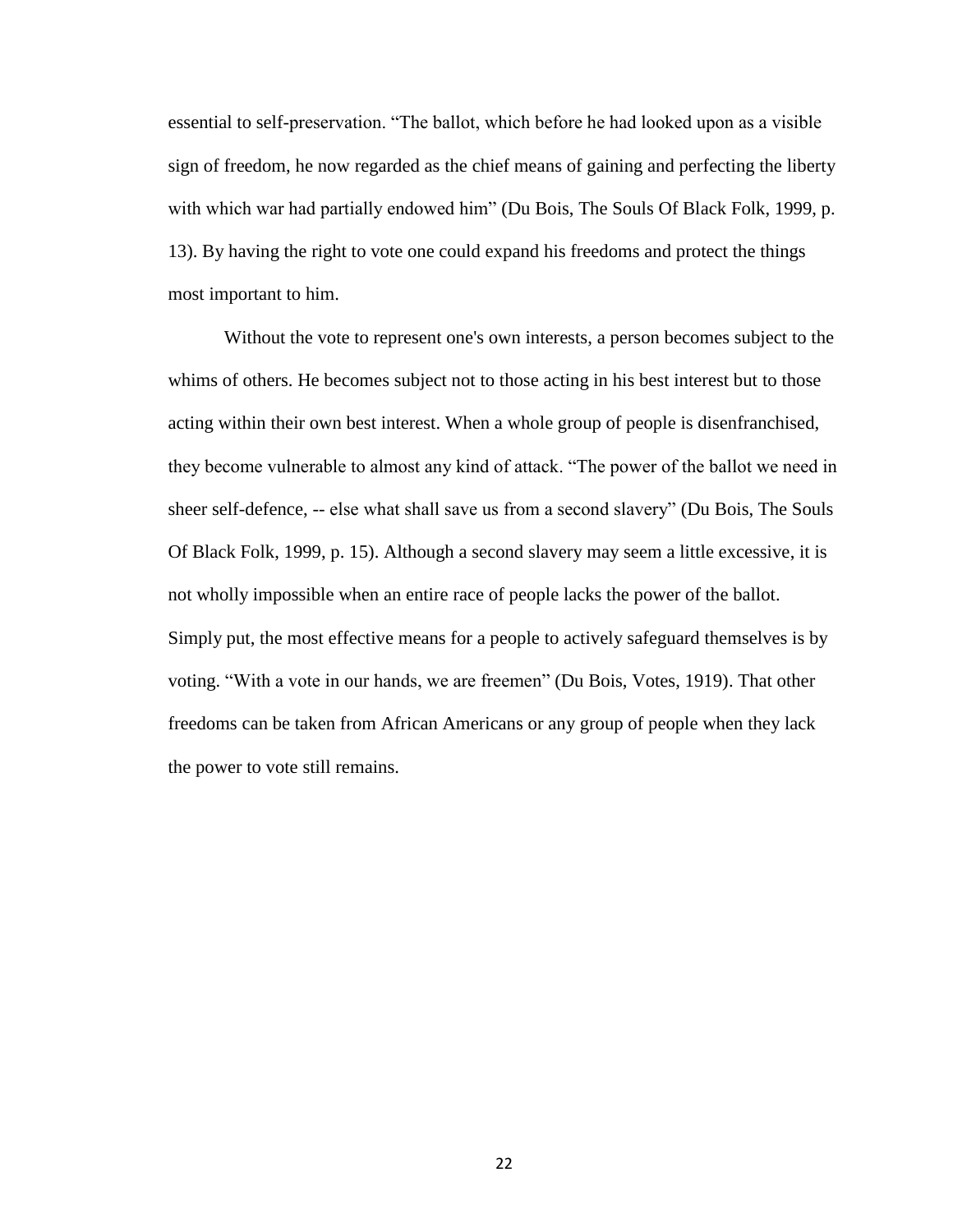#### CHAPTER 6

Booker T. Washington and W. E. B. Du Bois were two very different individuals. Early on in their lives they faced events that would characterize how they viewed the world and its potential for change, particularly in its dealing with race. Both gentlemen focused on issues such as education, political equality, and social equality.

Washington, for one reason or another, emerged as the leader of the black community. There does not seem to be one reason that explains this phenomenon. However, it does seem that the following factors may be relevant. First, Washington was the first of the two men who emerged on the scene. Washington's approach may have been viewed as more practical as it asked for only minor changes. Followers of Washington may have also found it easier to identify with Washington, as he did work much of his life, as opposed to Du Bois, who was Ivy League educated.

In comparing these two gentlemen, it is necessary to start with the overall approach that they took. Washington can be viewed as having taken a conservative approach. This view is based on the fact that Washington was not very demanding. This is seen in his view of how blacks should come to obtain the vote, social equality, and education. Du Bois is seen as being more progressive or radical, at least relative to Washington.

What could have caused the variance between their views? It could be the fact that Du Bois lived where race was nearly a non-issue or that he traveled and saw other countries where race was a non-issue.

In regards to these two individuals, one would have to agree with Du Bois' approach to reaching racial equality; not because Du Bois presented a great approach and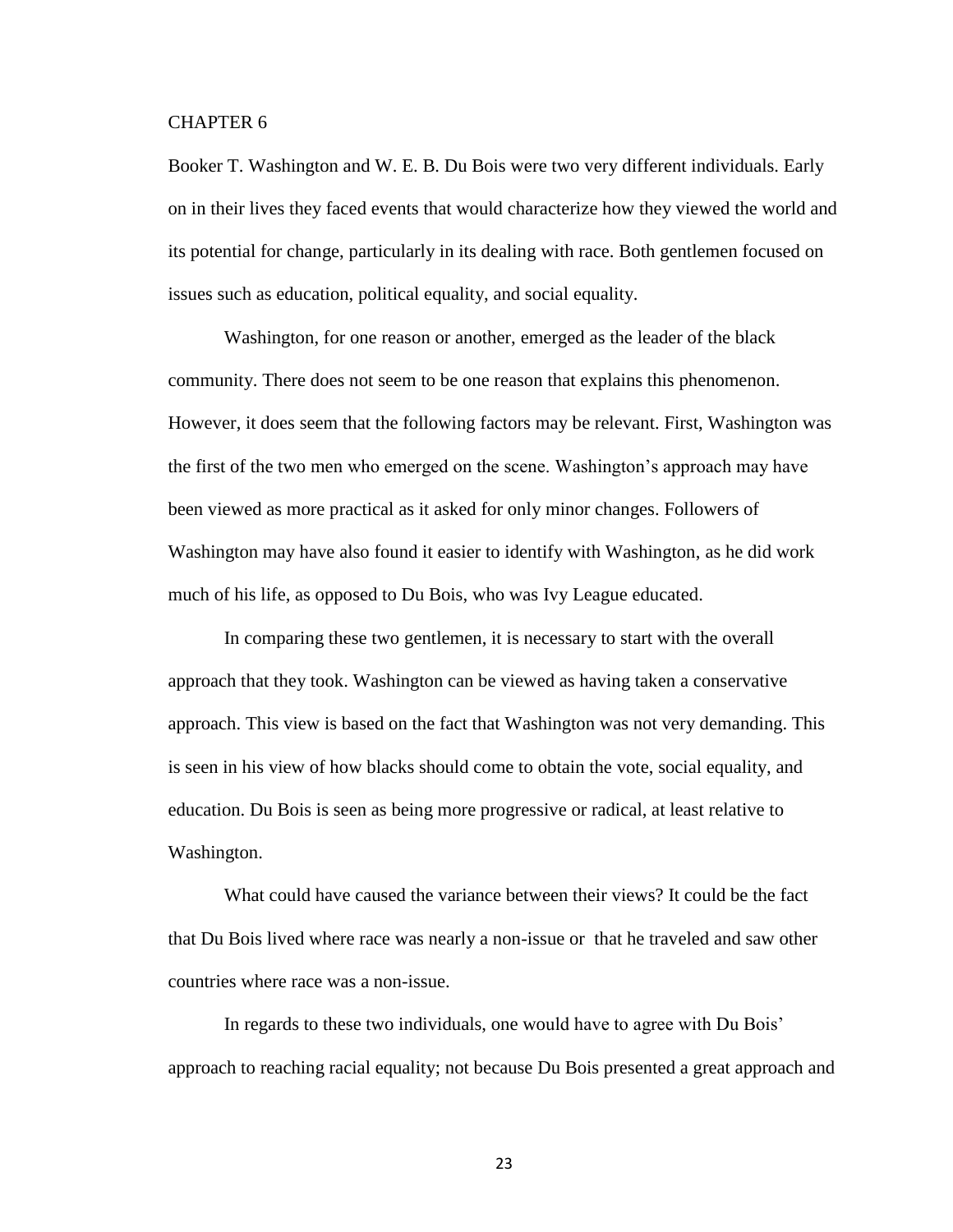way of dealing with the problems, but rather because his approach was more progressive in relation to Washington's.

Washington and Du Bois both saw education as one of the most important tools for elevating the status of blacks. What differed amongst these men was the type of education they saw as necessary for the advancement of African Americans. In regards to education, Washington was far too limited in only demanding technically based education. One does recognize the fact that there were limitations in regards to the availability of jobs requiring intellectual knowledge for African American. However, intellectually based education, which Du Bois requests, is more conducive to meeting the demands of life.In terms of labor, work is necessary; however, it is not the only means of achieving equality. By greater education one does become more capable and a better functioning member of society.

Today, voting is seen as a necessary precursor to the protection of one's rights in the United States and in many foreign countries as well. Booker T. Washington and Du Bois both knew the importance of voting and what could potentially come about if an entire segment of the population had the vote, as opposed to if it lacked the right to vote. Hence both Washington and Du Bois craved the right to vote for African Americans. What differed between the two was their demand for voting. One would have to agree with Du Bois in terms of voting. The call for voting must be *now* rather than *later*. Waiting for rights to be given could last without end, especially if a race is seen as being complacent with the rights they already have because they do not speak up.

Washington's call for African Americans to wait for social equality to be extended did not pan out as he thought it would. For nearly seventy years blacks were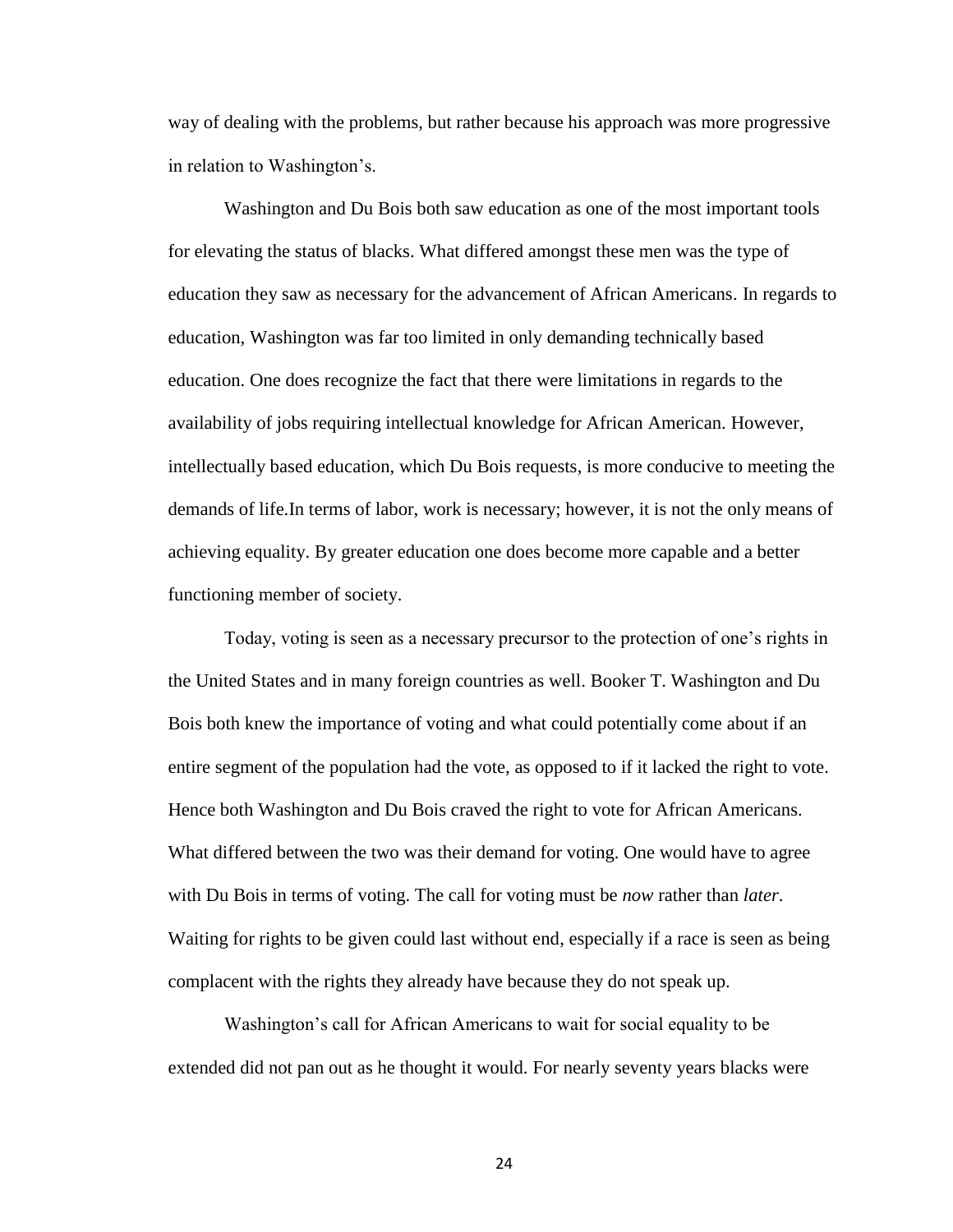humble and did not ask for much. They worked diligently but they did not get any closer to attaining their rights, as Washington thought they would. This gave rise to Martin Luther King Jr. and Malcolm X who demanded civil rights for African Americans. Like Washington and Du Bois, King and Malcolm entered a contest of dueling opinions toward one common goal.

What seems to be the case when two or more leaders emerge with two separate plans for achieving the same goal is that they seem to work together, though not necessarily purposefully. Generally, one individual's goal is seen as more radical than the other - in this case it is Du Bois. The radical individual makes it easier for the other individual's method to be used.

Through conducting research on Washington and Du Bois, it becomes easy for one to disagree with Washington and see him as a conformist. Washington can be labeled a conformist largely because he asked blacks to give up their place in the political scene and because he only asked for industrial education rather than an intellectual education. But what one must consider is that this judgment is *time centric,* based on sentiments that are derived from today's culture. Yes, Washington's views are limited; however, for his time, his views were rather progressive. Washington also had limitations on what he could ask for while maintaining his influence among the white community. Washington's views were seen as less progressive when Du Bois emerged on the scene. When looking at history one must be careful to consider past events in their context.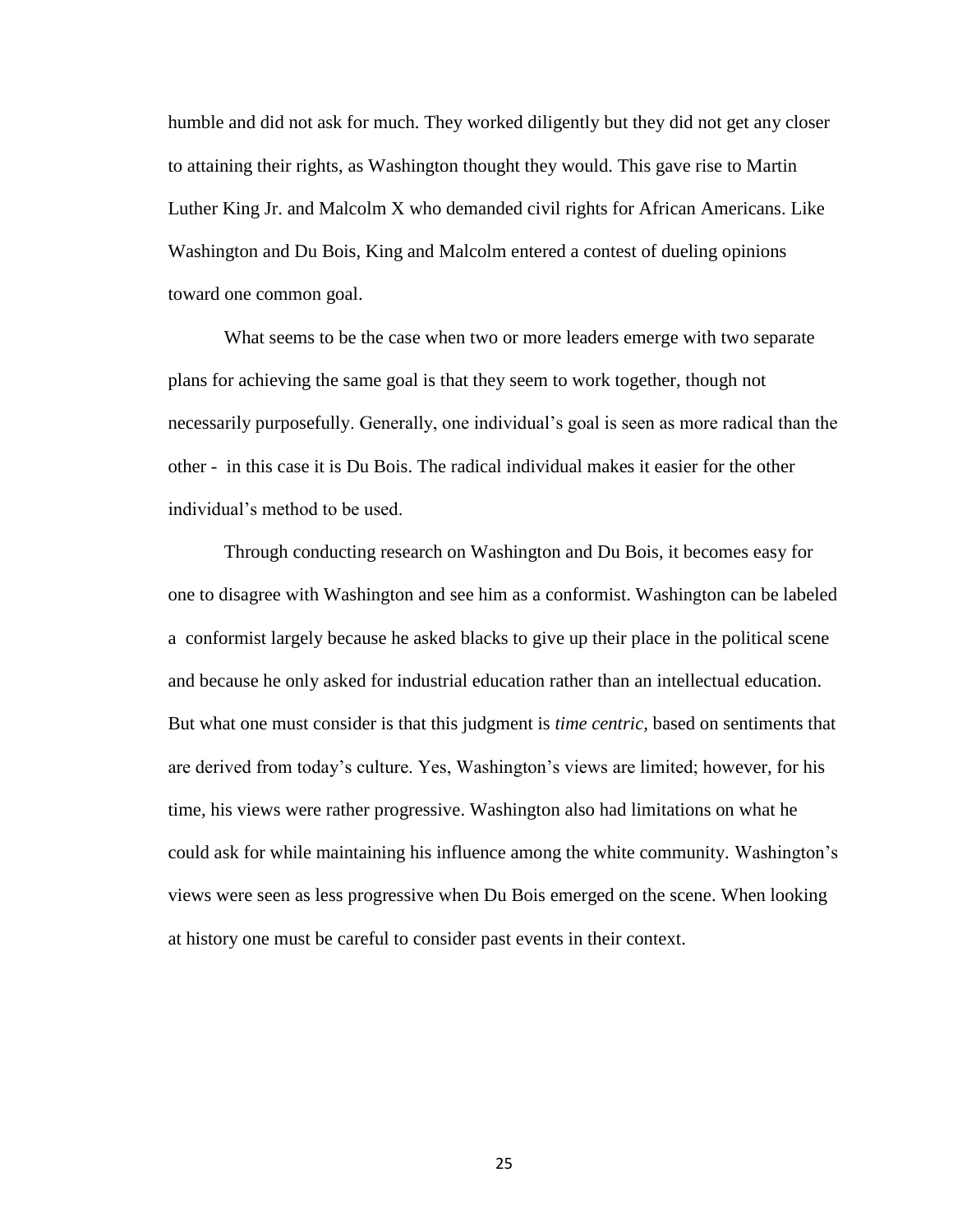#### REFERENCES

- Du Bois, W. E. B. The Autobiography Of W. E. B. Du Bois; A Soliloquy On Viewing My Life From The Last Decade Of Its First Century. New York: International Publishers, 1968.
- —. "The Social Equality Of Whites And Blacks." The Gilder Lehrman Center for the Study of Slavery, Resistance, and Abolition. Yale University. 2012 <http://www.yale.edu/glc/archive/1137.htm>.
- —. The Souls Of Black Folk. Ed. Henry Louis Gates and Terri Hume Oliver. New York: W. W. Norton & Company, 1999.
- —. "The Talented Tenth." The Gilder Lehrman Center for the Study of Slavery, Resistance, and Abolition. Yale University. 2012 <http://www.yale.edu/glc/archive/1148.htm>.
- —. "The Talented Tenth." 24 April 2003. New Jersey State Library. Ed. Deborah Mercer and Edith Beckett. 2012 <http://slic.njstatelib.org/NJ\_Information/Digital\_Collections/AAHCG/dubois.ht  $ml$  $>$ .
- —. "The Talented Tenth." 2007. Penn State University. Penn State. 2012 <http://www2.hn.psu.edu/faculty/jmanis/webdubois/TheNegroProblem6x9.pdf>.
- —. "Votes." 1919. University of Massachusetts Amherst. 2012 <http://www.library.umass.edu/spcoll/digital/dubois/VoteVotes.pdf>.
- —. "We'll Win Equality By Unceasing Agitation." 25 June 2012. The Militant. 2012 <http://www.themilitant.com/2012/7625/762549.html>.